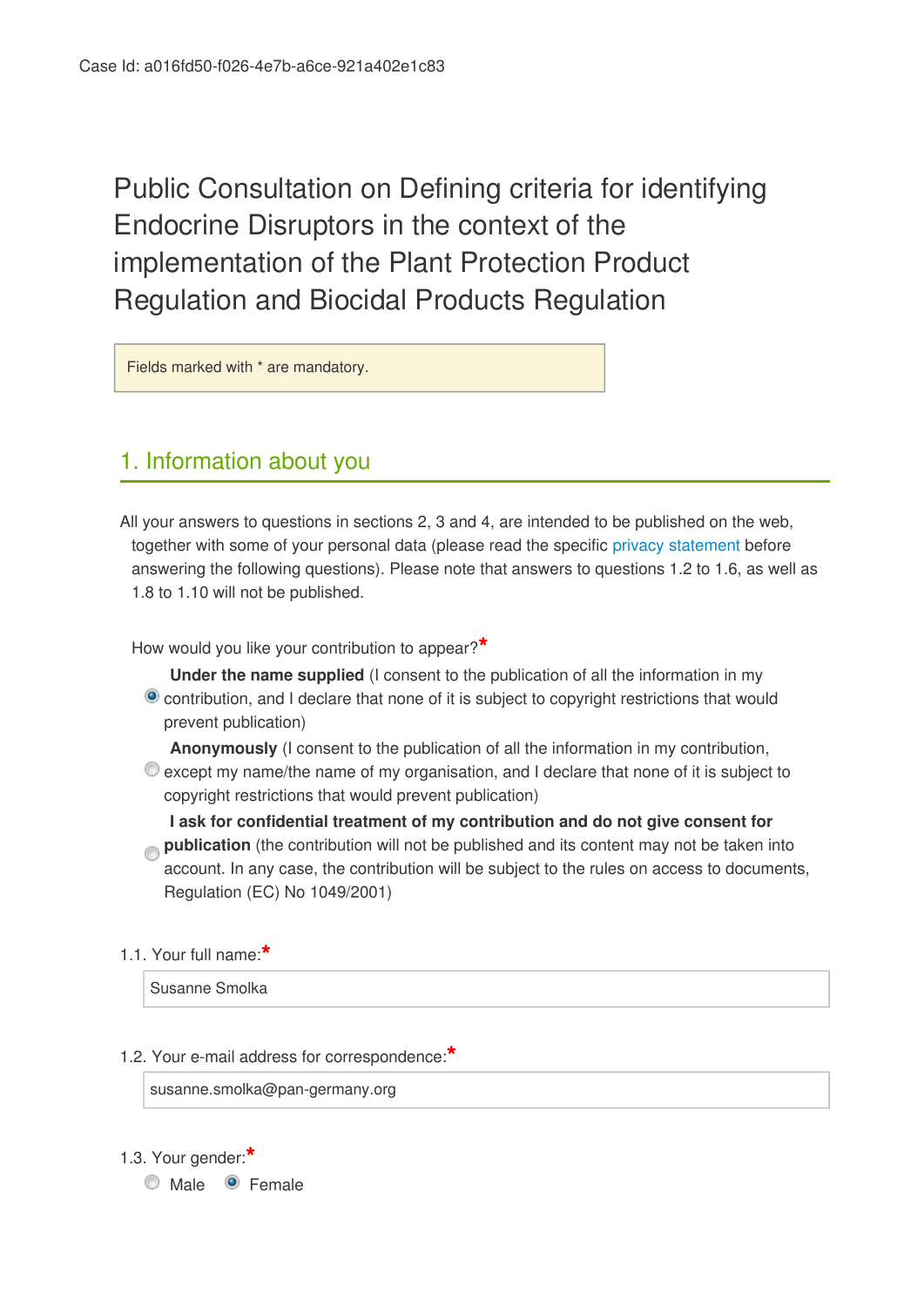1.4. Your age:**\***

 $0$  15-24  $0$  25-39  $0$  40-54  $0$  55-64  $0$  65+

- 1.5. Your level of education (highest degree obtained):**\***
	- **Primary school**
	- Secondary school
	- Technical college or similar
	- **O** University
	- **Post/-University**
	- Still in full time education
- 1.6. Your occupation:**\***
	- a. Self-employed
	- $\bullet$  b. Employee
	- c. Not in formal working arrangement
	- $\bullet$  d. Other
- 1.6.b. If employee, please specify:**\***
	- Professional (employed doctor, lawyer, accountant, architect)
	- General management, director or top management
	- $\bullet$  Middle management
	- Civil servant
	- O Office clerk
	- Other employee (salesman, nurse, etc...)
	- Manual worker
	- O Other
- 1.7. I'm replying as a(n):**\***
	- a. Individual/citizen/consumer
	- b. On behalf of an organization
- 1.7.b.1. If responding on behalf of a(n) organisation/association/authority/company/body, please

provide the name:**\***

Pestizid Aktions Netzwerk e.V. (PAN Germany)

1.7.b.2. Is your organisation listed in the EU transparency register?**\***

- a. Yes
- $\odot$  h No.
- c. Do not know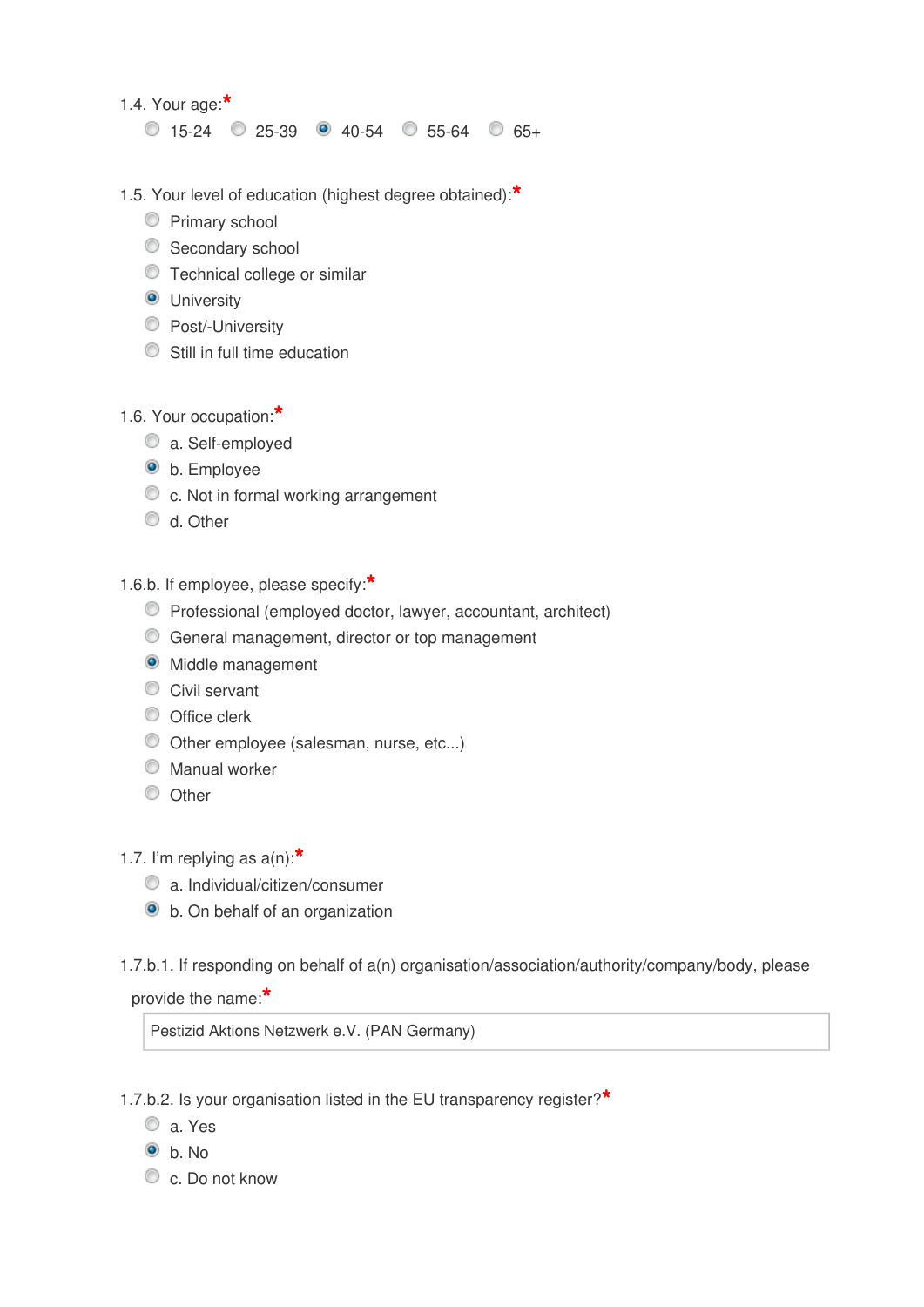- 1.7.b. Please specify the organisation you represent:**\***
	- $\bullet$  i. Public authority
	- ii. Academic/Research institution
	- $\bullet$  iii. Hospital / Health institution
	- $\bullet$  iv. Private company
	- v. Agricultural producers (farmers)
	- vi. Consumer / Non-Governmental Organisation
	- vii. Industrial or trade association
	- **Viii. Other**

1.7.b.vi(1). If consumer/non-governmental organisation, please specify members:**\***

- **O** International
- **O** National
- C Local

1.7.b.vi(2). If consumer/non-governmental organisation, please specify actions:**\***

- **Environmental concerns**
- Consumer concerns
- Worker concerns
- Human rights concerns
- <sup>O</sup> Other
- 1.8. Your location:**\***

1.9. Would you say you live in a ...?**\***

| Metropolitan | Other town/urban | Rural | Do not want to |  |
|--------------|------------------|-------|----------------|--|
| zone         | centre           | zone  | answer         |  |

1.10. Were you or your organisation involved in scientific issues in relation to endocrine disrupting

chemicals in the last 3 years and in which way? *(more than one answer possible)***\***

- Direct experimental scientific research
- $\nabla$  Review of scientific research
- Use of scientific research for safety assessments
- Use of scientific research for regulatory purposes
- **Lobbying**
- **Other**
- **Not involved**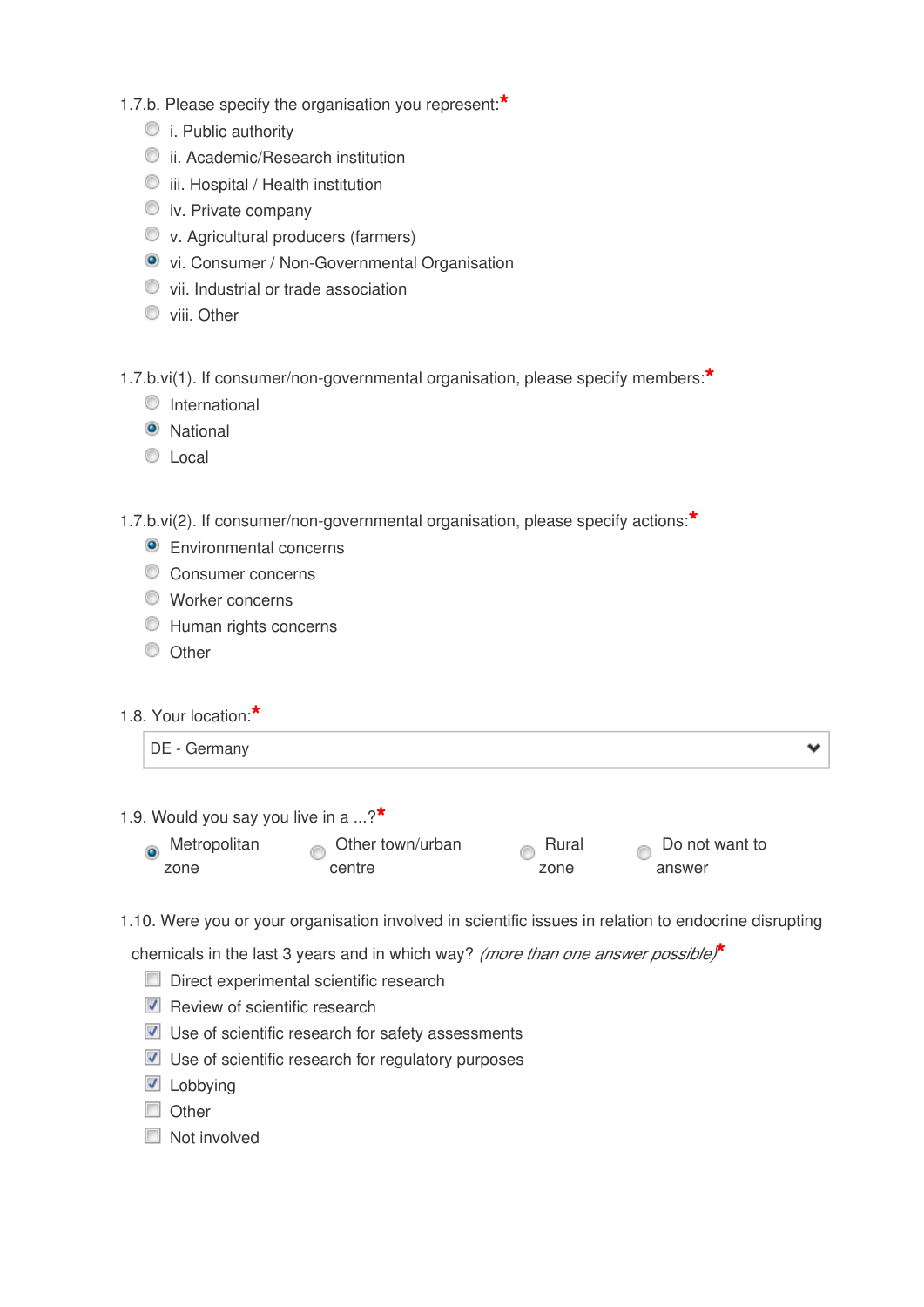1.11. Were you or your organization directly involved in/affected by the EU legislation mentioned

below in the past 3 years? *(more than one answer possible)***\***

- Classification and Labelling (Regulation 1272/2008)
- REACH (Regulation 1907/2006)
- **Plant Protection Products (Regulation 1107/2009)**
- Biocides (Regulation 528/2012)
- Water Framework Directive (2000/60/EC)
- Cosmetics (Regulation 1223/2009)
- Chemicals Agents Directive (98/24/EC)
- **V** Other
- Not involved

If other, please specify.**\***

Veterinary Pharmaceuticals

1.12. In what context have you been made aware of the discussions about endocrine disrupting

chemicals?**\***

- $\bullet$  Media for the general public
- Scientific publications
- As part of my profession
- **Schools, universities, etc.**

# 2. Options for criteria for determination of endocrine disrupting properties

The roadmap defines 4 different options for the establishment of criteria for determination of endocrine disrupting properties.

# **2.1. Questions regarding option 1** *(No policy change (baseline). The interim criteria set in the plant protection products and biocidal products regulations continue to apply. No other criteria are specified).*

2.1.1. Have you conducted or are you aware of an assessment of substances which would be

identified as endocrine disruptors according to option 1?**\***

- Yes
- $\odot$  No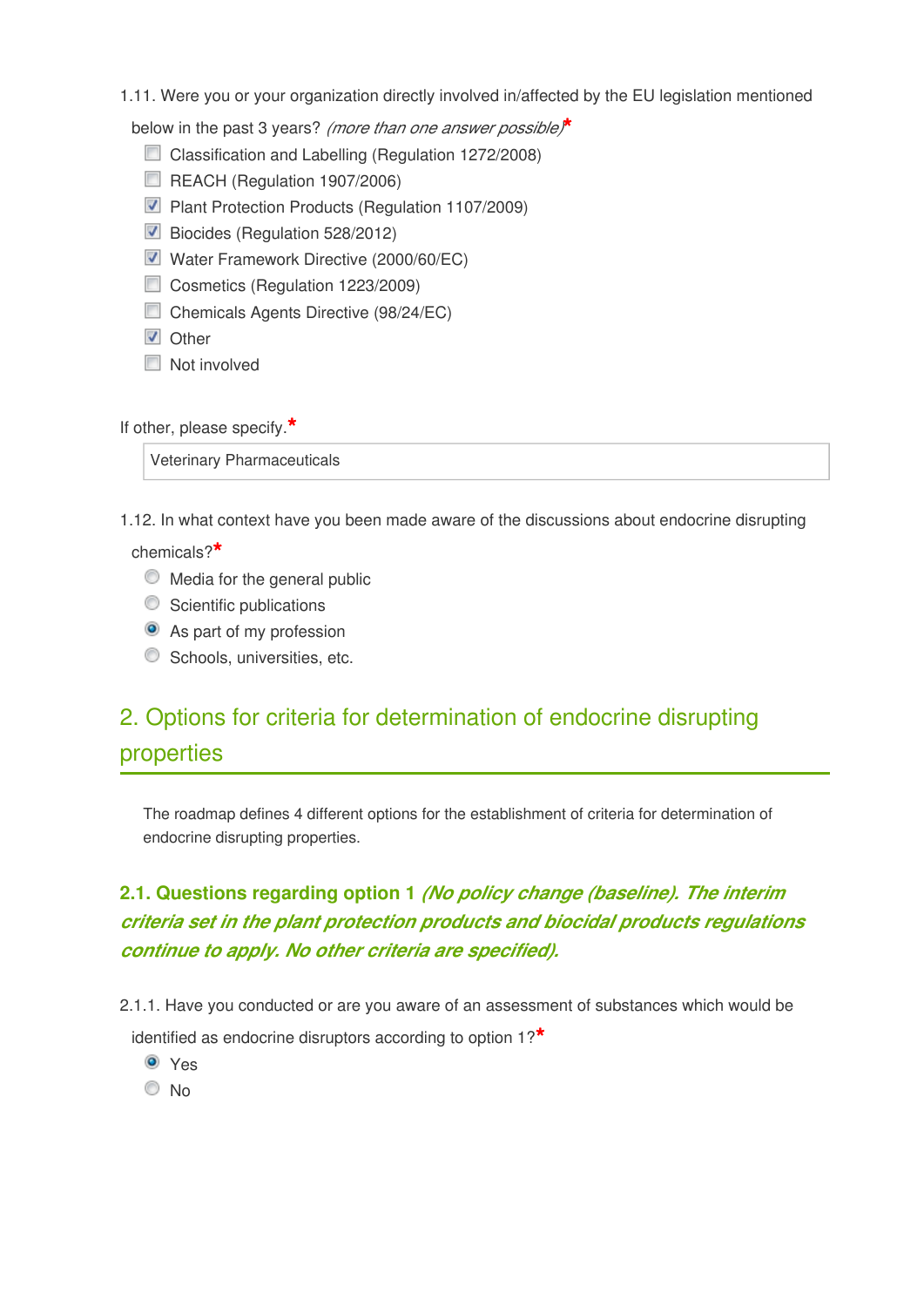### If yes, please describe the methodology(ies):**\***

*4,000 character(s) maximum* 

PAN Germany would like to refer to PAN Europe´s assessment on endocrine disrupting pesticides in which all science available on endocrine disrupting pesticides has been evaluated, the regulatory dossiers of pesticides and peer-reviewed scientific literature, in total >800 documents and reports (Ref. PAN Europe ANNEX 1a and 1b).

PAN Germany compiled a list of biocides with endocrine-disrupting properties published in selected ED priority lists and ED survey studies. The investigation considered active substances notified for approval or already approved within the framework of the review program according to the BPR (see PAN Germany ANNEX "Biocides", attached, and PAN Germany, 2014: (Ref: PAN Germany (2014): Endocrine disrupting biocides – Why highly hazardous biocides must be phased out": http://www.pan-germany.org/download/biocides/ED-Biocides\_backgroundpaper \_PAN-Germany\_F.pdf).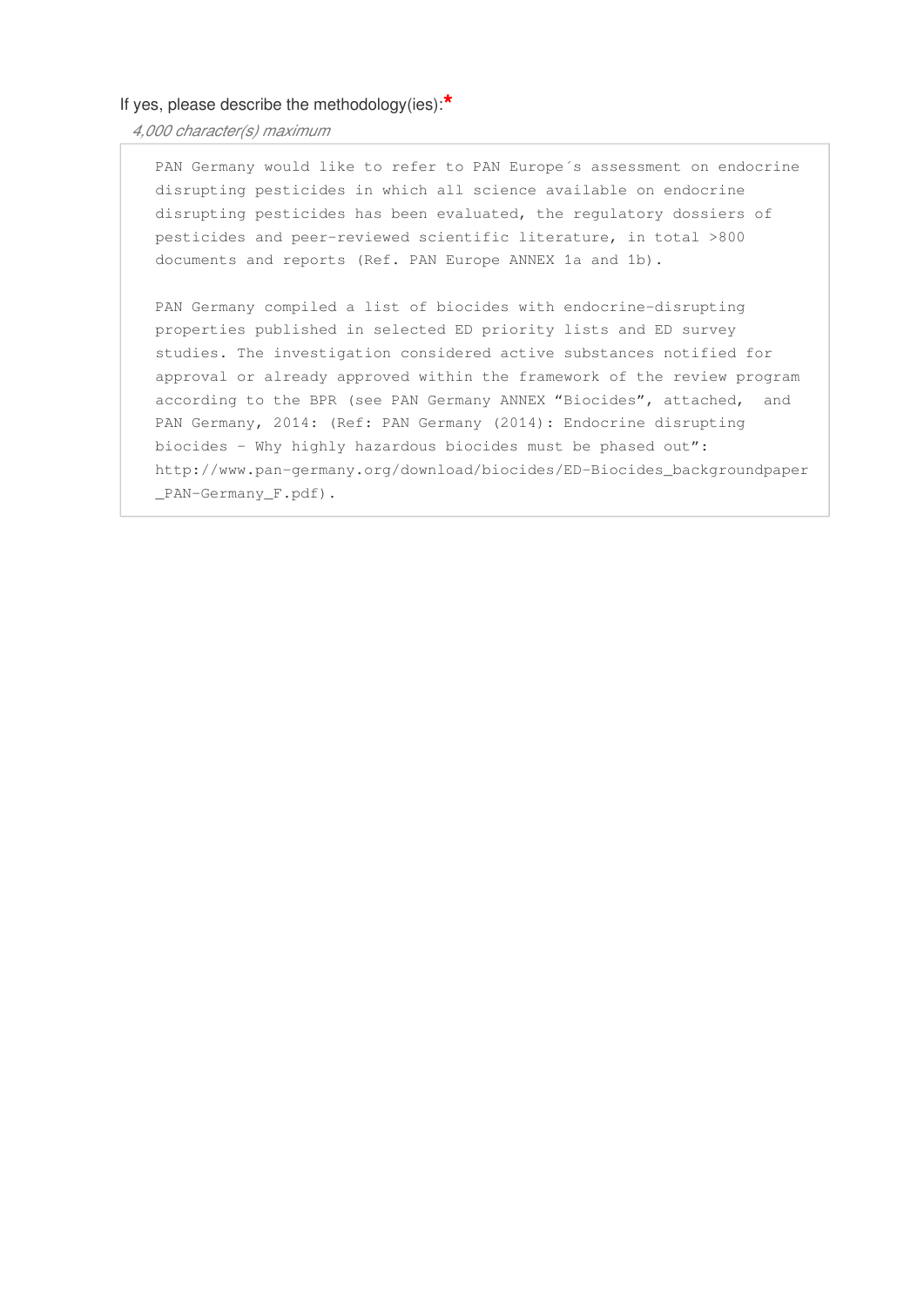*4,000 character(s) maximum* 

5 pesticides will be covered by the first interim criterion C2+R2 (Chlorotoluron, Dimoxystrobin, Epoxiconazole, Profoxydim and Tepraloxydim), and 8 pesticides covered by the second interim criterion R2 + toxic to endocrine organs (Abamectin, Amitrole, Ioxynil, Mancozeb, Maneb, Metconazole, Myclobutanil, Tebuconazole; see PAN Europe's Summary Table and Graph). The first category of 5 pesticides (according to PPPR Annex II, 3.6.5 "shall be considered to have endocrine disrupting properties") might lead to an impact in the market, the second category (according to PPPR Annex II, 3.6.5 "may be considered to have endocrine disrupting properties") will unlikely create any impact since their regulation is uncertain (Ref. PAN Europe ANNEX 1a, 1b, Summary Table and Graph,).

No biocide has been classified as a C2+R2 substance. However, fenoxycarb and thiacloprid (both C2 substances in wood preservatives) can be considered toxic for reproduction and will fulfil the first interim criterion. Abamectin, cyproconazole and tebuconazole are classified as toxic for reproduction (R2) and could fulfil the second interim criterion R2 + toxic to endocrine organs. Comparable to the evaluation by PAN Europe on pesticides, the second category (according to Art. 5 (3), 528/2012/EC "may be considered to have endocrine disrupting properties") will unlikely create any impact since their regulation is uncertain. The three active substances have already been approved for ten years as biocides. The assessment reports indicate that insufficient data was provided to assess endocrine-disrupting effects. The potential ED-biocides carbendazim und boric acid fulfils the CMR exclusion criterion (see PAN Germany ANNEX "Biocides" and PAN Germany, 2014).

Please provide the reference(s) if possible

**1.**

7520b3c7-9867-467b-8349-0f6c1dd0afd7/ANNEX-Biocides\_PAN-Germany\_ED-Impact-Assessment. **2.**

**340eb19f-852c-4612-9718-7a5ab65a7747/ED-Biocides\_backgroundpaper\_PAN-Germany\_F.pdf 3. ff7943e2-d3a8-495e-ad80-131929730af1/IMPACT ASSESSMENT ANNEX 1b.xlsx**

- **4. b114553c-23cf-45ae-914e-61709f57d9db/IMPACT ASSESSMENT ANNEX Ia.doc**
- **5. f371c441-0d73-424f-9da3-6c9e2c875c77/IMPACT ASSESSMENT ANNEX II Alternatives.doc**
- **6. 71da87c8-6a12-40ec-9606-71b373a78d35/Summary Diagram.pdf**
- **7. 0ad937ab-9e9a-41c6-bf64-e16fa1d89415/Summary Table.pdf**

2.1.2. Are you aware of any assessment(s) of substitutability of the identified substances?**\***

- Yes
- $\odot$  No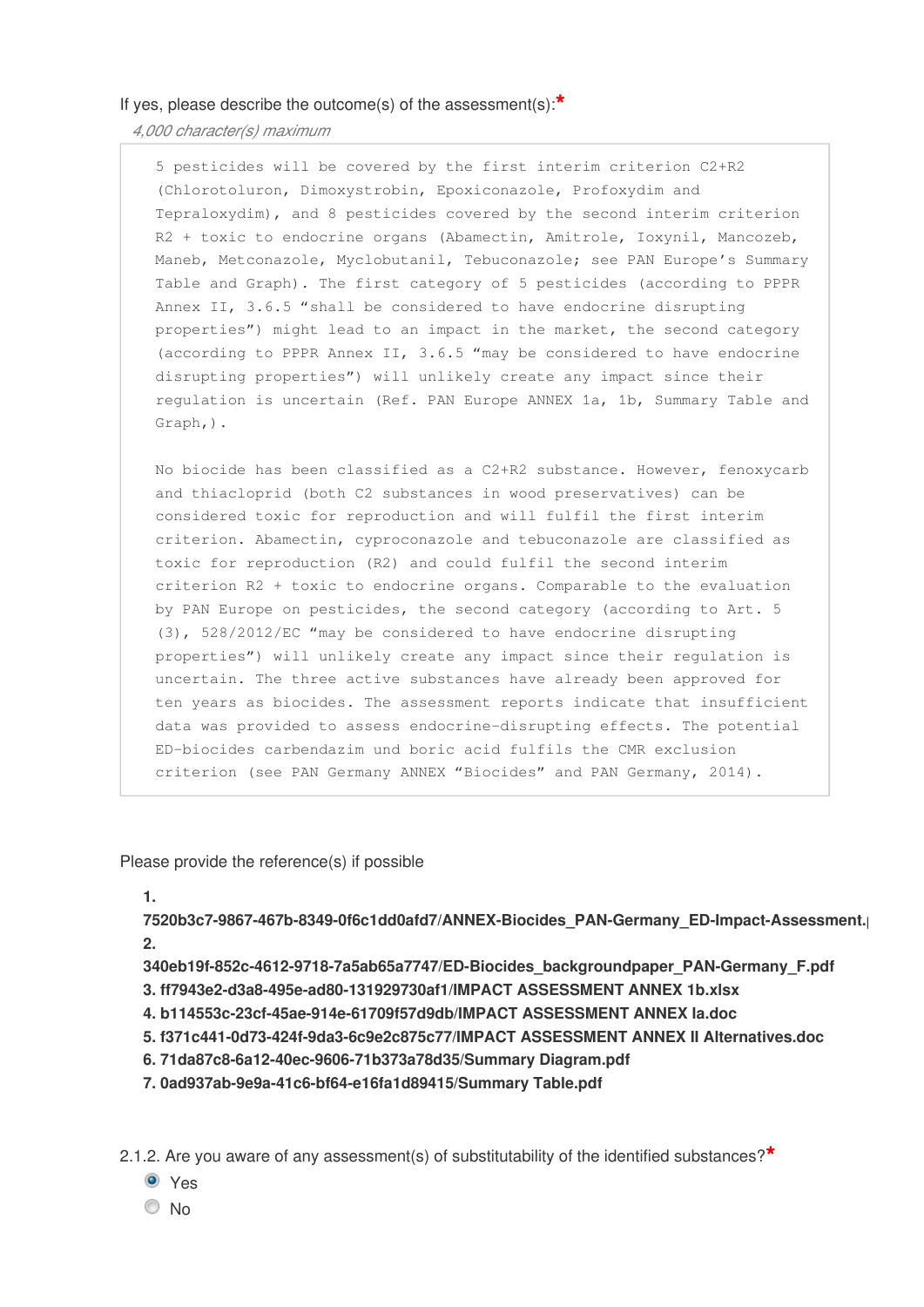### If yes, please describe the methodology(ies):**\***

*4,000 character(s) maximum* 

PAN Europe did a survey on the most debated endocrine disrupting pesticides. Information of national institutes available on the internet was used followed by a peer review by a panel of international experts on alternatives (Ref. PAN Europe ANNEX II). Some of the pesticides from the interim criteria are included: e.g. Abamectin, Amitrole, Ioxynyl, Mancozeb, Myclobutanil and other azoles.

PAN Germany provides a list of potential alternatives including non-chemical alternatives and preventative measures for the most relevant biocidal product types. However, it must be considered that experience and knowledge of those comparative assessments is still weak for biocides. The review program for biocides that have been on the market before May 2000 is still running until 2014. As a result, the state of knowledge about effectiveness and risks of both - specific biocides and its alternatives - differs considerably for various active substances and types of uses. Therefore the assessment of substitutability is qualitative rather than quantitative in nature (see PAN Germany ANNEX "Biocides").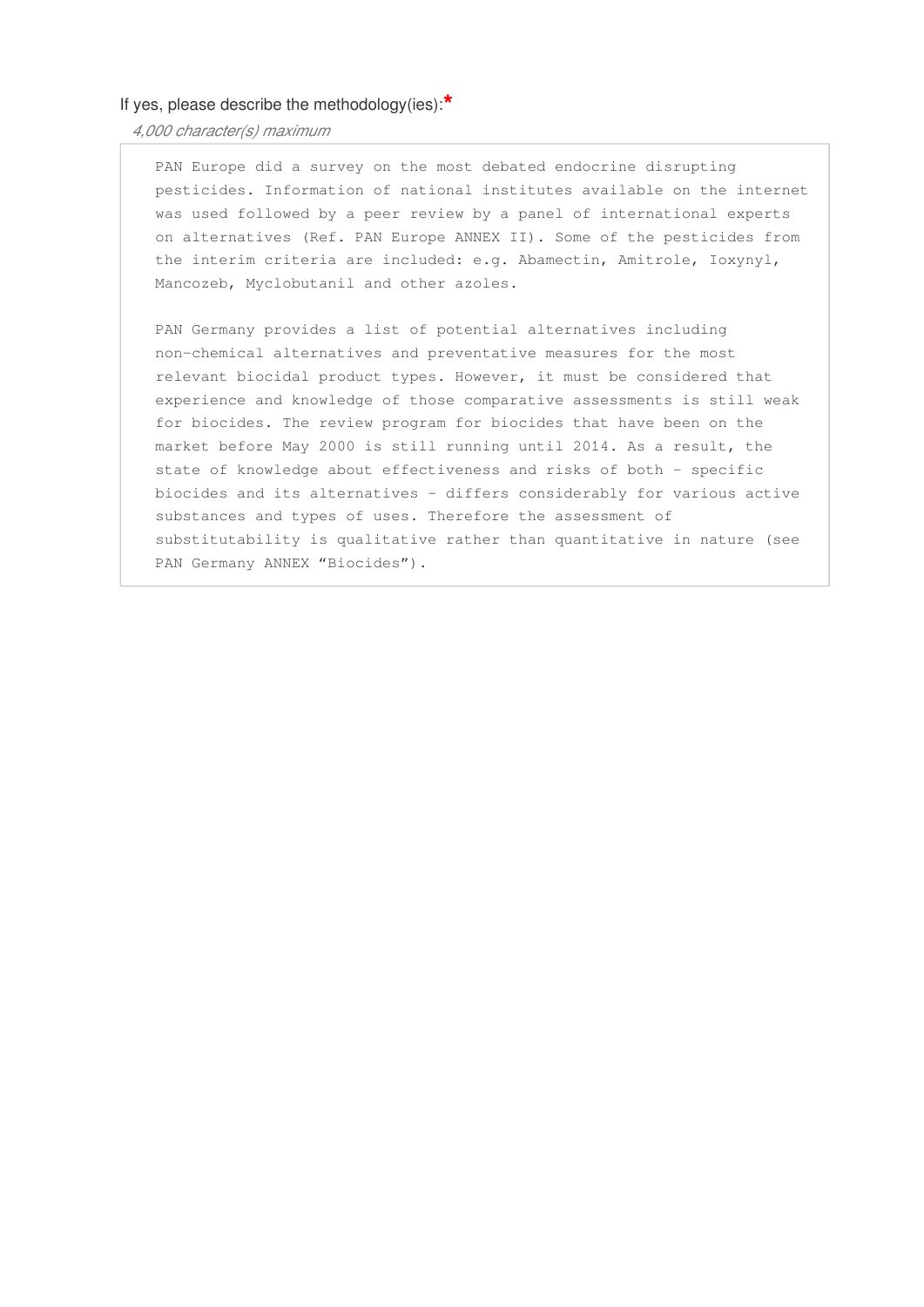*4,000 character(s) maximum* 

For the pesticides evaluated by PAN Europe non-synthetic alternatives are available, generally as a system of alternatives, and almost in all cases (a range of) synthetic alternatives are available and the peer review panel didn't expect substantial yield losses if these alternatives are used (PAN Europe ANNEX II, attached). For example, for the use of Abamectin to control mites in strawberries, some non-synthetic alternatives are: Heat treatment of plants, Biological control with a range of Amblyseius spp. (predatory mites) and Hymenopteran parasites, all with very good results. Some synthetic alternatives are Spinosad, Bifenazate, Hexythiazox.

Regarding biocides several active substances have been notified or approved for each kind of the 22 product types of biocidal use. It is probable that chemical biocidal alternatives will be available for all product types considered. Also a range of non-chemical alternatives and prevention measures are available for many product types. For example, for the use of fenoxycarb and thiacloprid as wood preservative some non-chemical alternatives are: prevention measures: use of rubinia or oak heardwood, application of constructive preventative measures, the use of heat (technical) drying wood, wood treatment with furfuryl alcohol or acetylation; control measures: hot-air technique ("Blue Angel label"), high frequency technology or microwave technology and last but not least chemical alternatives: 22 potential biocidal alternatives with no indications of ED properties (approved or notified) at the moment.

Please provide the reference(s) if possible

**1.**

**9999b5d9-1cee-416c-8d5a-0e5abdb12bbb/ANNEX-Biocides\_PAN-Germany\_ED-Impact-Assessment.pdf 2. cf3a02e4-2c28-49cf-a7ed-d36d268cac60/IMPACT ASSESSMENT ANNEX 1b.xlsx 3. b28d3cc0-4d15-4c47-ae03-968b01ea8a47/IMPACT ASSESSMENT ANNEX Ia.doc**

- **4. 5674369f-31c0-42b5-8f9b-6a323f47ee96/IMPACT ASSESSMENT ANNEX II Alternatives.doc**
- 2.1.3. Are you aware of any assessment(s) of the socio-economic impact if the identified

substances were regulated without further risk assessment?**\***

Yes

O No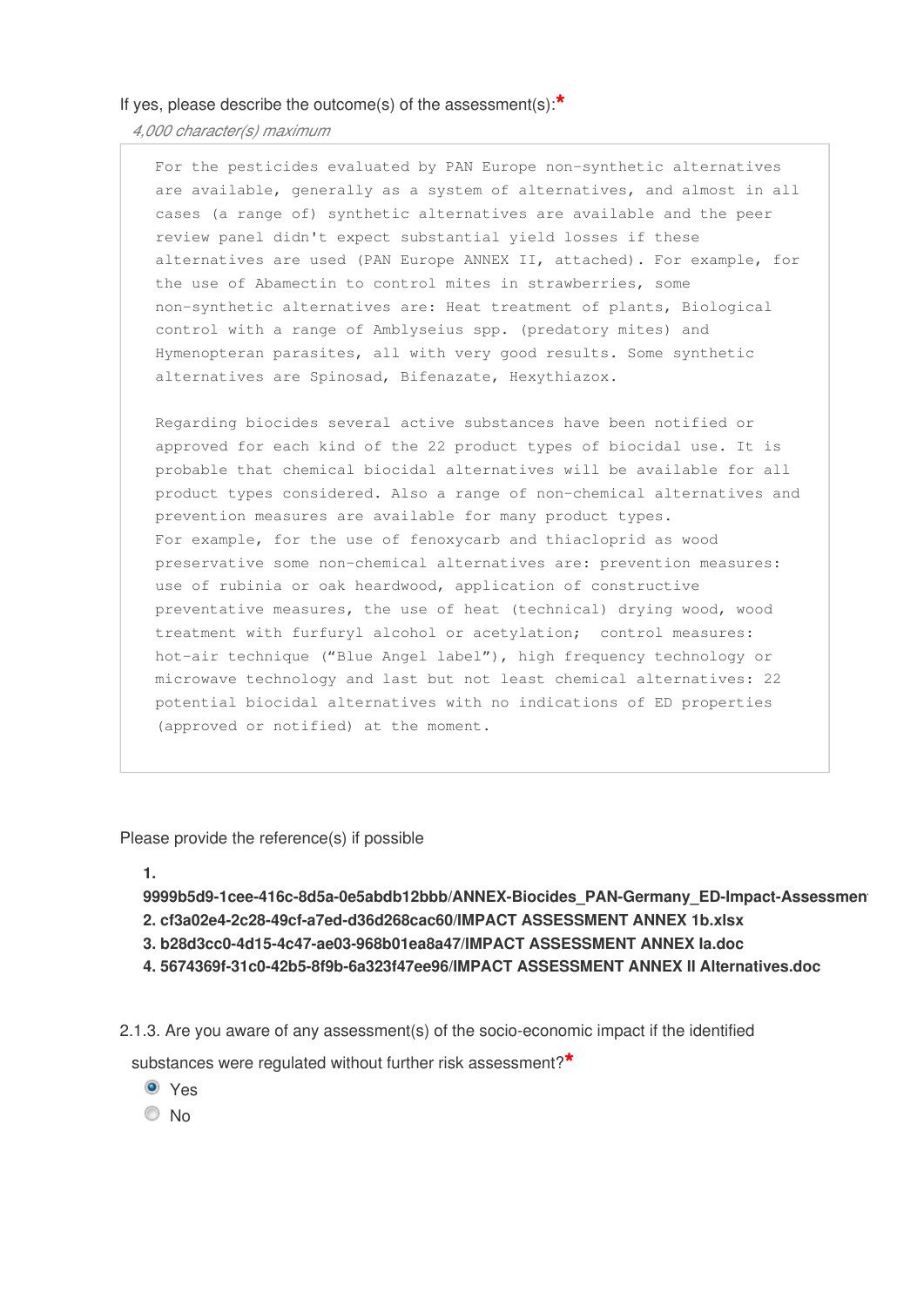#### If yes, please describe the methodology(ies):**\***

*4,000 character(s) maximum* 

We would like to refer to PAN Europe's evaluation reveals that only lobby reports are published by pesticide industry and farmers organizations, looking at their own potential costs in a worse case scenario; an independent assessment is still lacking. Some of the pesticides for the interim criteria are included in these lobby reports. On top of this it will be impossible to calculate the benefits of the endocrine policy in monetary terms (Ref. PAN Europe ANNEX III and IV)

#### If yes, please describe the the outcome(s) of the assessment(s):**\***

*4,000 character(s) maximum* 

The outcome of PAN Europes shows exaggerated claims on costs for industry and farmers, based on flawed assumptions and false data; they generally ignore the availability of alternatives and they all ignore the current costs and future benefits of banning EDCs for society, for human health, the environment and biodiversity (see for an assessment of these reports PAN Europe ANNEX III and IV, attached).

Concerning biocides there are considerable gaps in existing data that make it difficult to assess the actual socio-economic impacts either for industry on the one hand or for the society on the other hand. Overall, data on marketing and application of biocidal products (such as wood preservatives) and biocidal treated articles (such as treated wood, treated furnitures, construction materials etc.) are neither available for the public in general nor for single active substance. The BPR do not require that such data has to be collected regularly and systematically. This is also the case for monitoring data regarding impacts on the environment and human health. PAN Germany considers that it is crucial to improve data availability and transparency. External costs, such as for water suppliers or for the public health sector must be take into consideration in socio-economic impact assessments (Ref: PAN Germany (2014): Endocrine disrupting biocides – Why highly hazardous biocides must be phased out": http://www.pan-germany.org/download/biocides/ED-Biocides\_backgroundpaper \_PAN-Germany\_F.pdf

Please provide the reference(s) if possible

**1.**

**3be28f94-68b4-4c06-b255-fb74fd431e55/ED-Biocides\_backgroundpaper\_PAN-Germany\_F.pdf 2. 37da48d7-0440-4ef0-a441-4932009b24cc/IMPACT ASSESSMENT ANNEX III.doc.docx 3. e6c06f11-f11f-482e-b313-eb4186564468/IMPACT ASSESSMENT ANNEX IV.doc**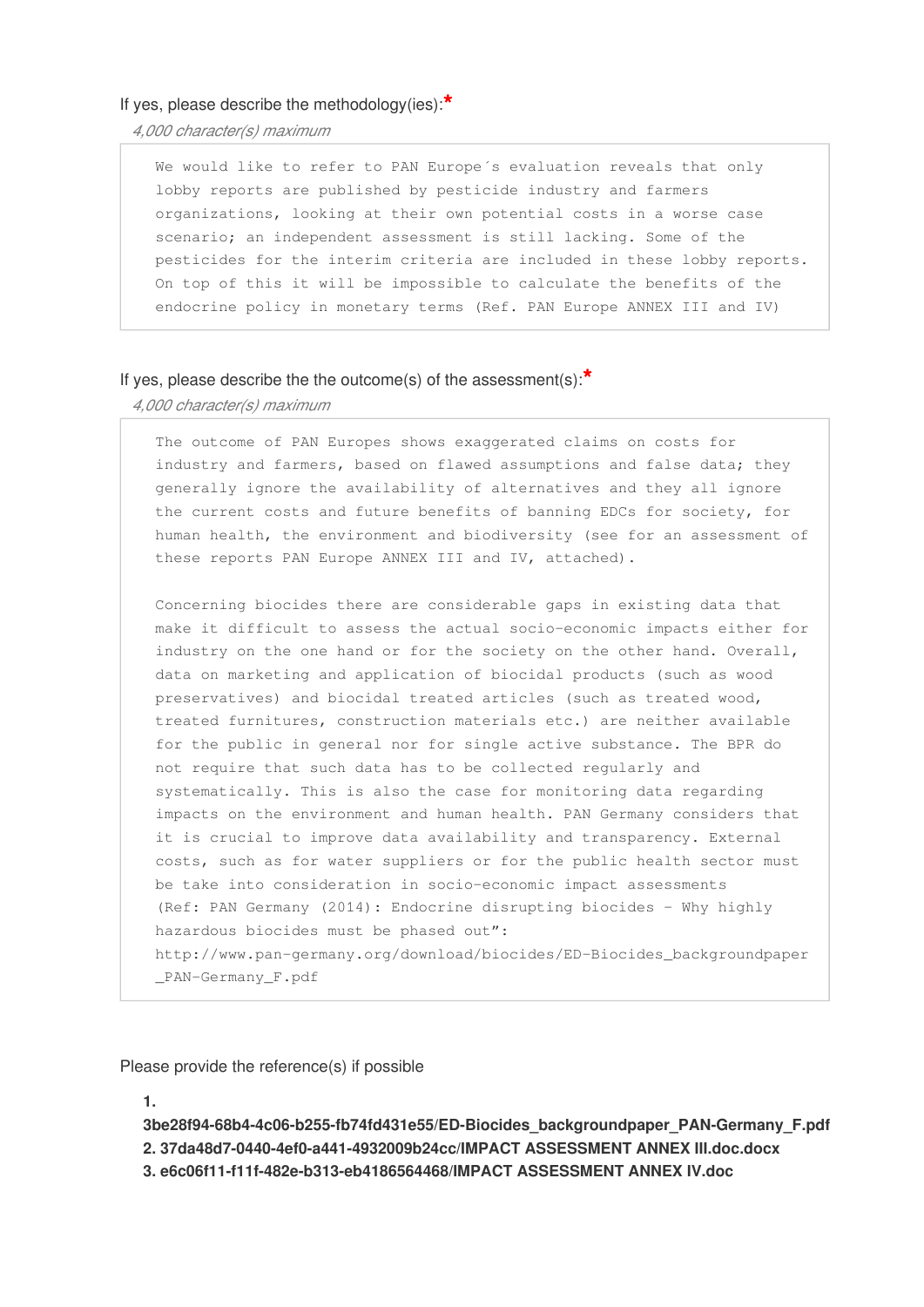## 2.1.4. Please, provide us with any other comments you may have regarding option 1:

*4,000 character(s) maximum* 

PAN Germany does not support option 1. "No-specific criteria" means that EDs will be identified according to the current interim criteria (when testing confirms that they are carcinogenic category 2 and toxic for reproduction category 2 OR reproduction category 2 and which have toxic effects on the endocrine organs). The option would not comply with Article 5.1.d and 5.3 in the BPR (EU) No 528/2012 nor is it in compliance with 1107/2009 (Plant Protection Products Regulation, PPPR), since these two regulations clearly state that scientifically based criteria should be set. Furthermore, to continue the implementation of this option only directly applies to human health effects. Whereas, the environment is only indirectly addressed via REACH article 57(f) and article 59. In addition, the interim criteria do not address specifically the effects arising from alterations in the endocrine system. Substances with ED-properties that are not carcinogenic or toxic to reproduction may be left out (for example substances affecting the thyroid, brain function, behaviour or the energy metabolism that could trigger obesity and diabetes). Moreover, a guidance on what "toxicity to endocrine organs' means is still outstanding. Finally, the interim criteria are not adequate to detect EDs.

# **2.2. Questions regarding option 2** *(WHO/IPCS definition to identify endocrine disruptors (hazard identification)*

2.2.1. Have you conducted or are you aware of an assessment of substances which would be

identified as endocrine disruptors according to option 2?**\***

- Yes
- © No

If yes, please describe the the methodology(ies):**\***

*4,000 character(s) maximum* 

See 2.1.1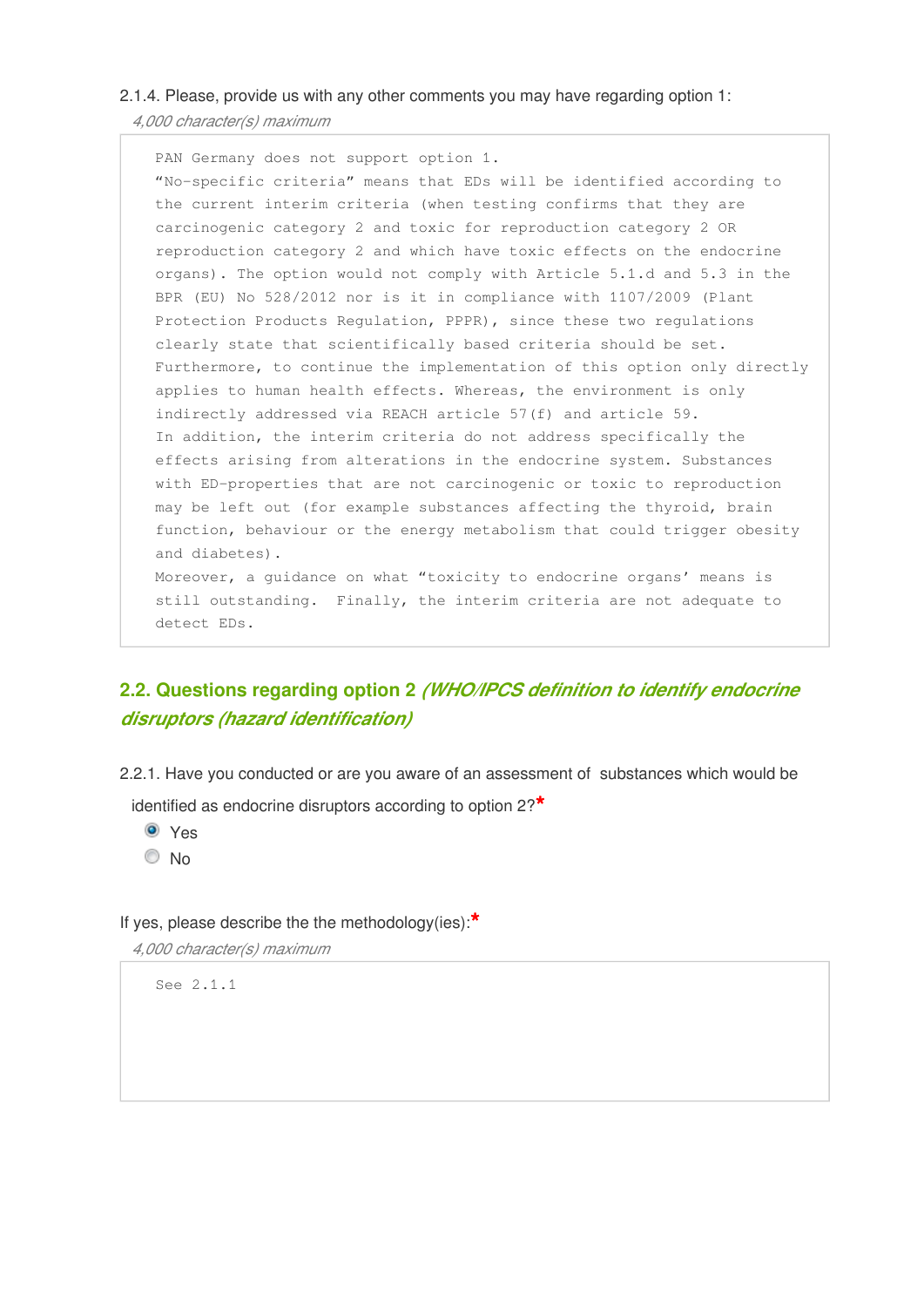*4,000 character(s) maximum* 

The use of this very strict definition, requiring a full proven endocrine mechanism of action, will lead to likely no pesticide identified as an endocrine disruptor for regulatory purposes (apart from the interim-criteria if they stay in place). The reason is that regulatory studies do not require the mechanism to be elucidated; and independent studies -which more likely have mechanistic information- are not taken into account in the regulatory process. In this case no further assessment is needed because no pesticides will be identified under this Option (Ref. PAN Europe ANNEX 1a, 1b and Summary Graph).

This evaluation by PAN Europe can also be applied to biocides; 13 pesticides with ED properties are also used as biocides (see PAN Germany ANNEX "Biocides").

Please provide the reference(s) if possible:

**1.**

8ec86dc2-411c-4de9-953c-1c7171183bd1/ANNEX-Biocides\_PAN-Germany\_ED-Impact-Assessment

- **2. 1a9b985e-da51-41a6-bcd0-d3fa5650f9a5/IMPACT ASSESSMENT ANNEX 1b.xlsx**
- **3. 8f631653-0025-4e25-84b0-f6e78d0b7277/IMPACT ASSESSMENT ANNEX Ia.doc**
- **4. 674d55b5-8278-4f07-ae83-c5c87e885354/Summary Diagram.pdf**
- **5. f88a920e-deac-414e-9a1e-46942fd1883e/Summary Table.pdf**

2.2.2. Are you aware of any assessment(s) of substitutability of the identified substances?**\***

- Yes
- <sup>O</sup>No

2.2.3. Are you aware of any assessment(s) of the socio-economic impact if the identified

substances were regulated without further risk assessment?**\***

- Yes
- $\odot$  No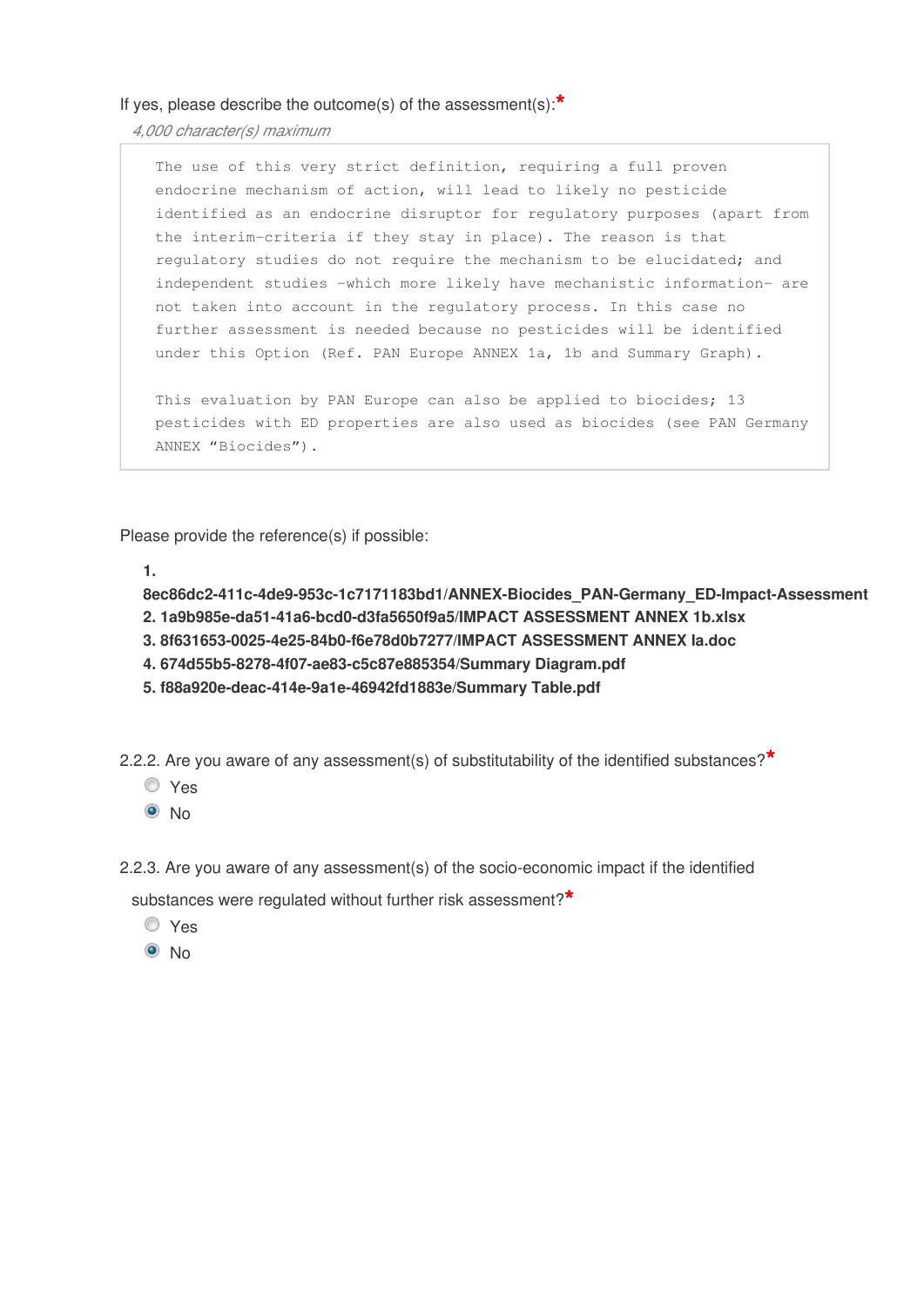### 2.2.4. Please, provide us with any other comments you may have regarding option 2.

*4,000 character(s) maximum* 

PAN Germany does not support option 2. This option uses the first part of the WHO/IPCS definition on endocrine disruptors: "Endocrine disruptor is an exogenous substance or mixture that alters function(s) of the endocrine system and consequently causes adverse health effects in an intact organism, or its progeny, or (sub)populations." And it totally neglects the second part of the WHO/IPCS definition: "a potential endocrine disruptor is an exogenous substance or mixture that possesses properties that might be expected to lead to endocrine disruption in an intact organism, or its progeny, or (sub) populations".

The PPP and BP Regulations require that "substances having endocrine disrupting properties which may cause adverse effects will not be approved for the respective use", adding this extra element "may cause" of precaution in the legislation. The regulations aim to ban both identified endocrine disruptors and suspected endocrine disruptors because they recognize that in both cases these chemicals are a threat towards human and wildlife (also concluded in the WHO report "State of the science of endocrine disrupting chemicals", 2012). The WHO/IPCS reports of 2002 and 2012 are the result of the work of experts from the international scientific community of endocrine disruption research. The definition is divided into two parts to reflect the current scientific knowledge of the endocrine system and endocrine disruption. We know very little about the endocrine system of humans and other mammals, particularly during early developmental stages and even less for other vertebrate and invertebrate species. Thus, by focusing only on the first part of the WHO definition and having one category where only "clear evidence of endocrine-mediated adverse effects" are considered means that substances that alter the hormone levels but for which the adverse effects are to date not fully understood or for which the mechanism of action is still under investigation will not be identified as EDCs. This is the case for many pesticides and biocides.

Further, regulatory assessment of pesticides and biocides does not require any mechanistic information on the effects of active substances and thus regulatory dossiers do not provide such information. Therefore, since the commission uses data only from the industry's dossiers, no pesticides and biocides will be recognized as EDCs under this option due to the lack of information on the mechanism of action of these chemicals. At present we do not have the scientific tools to categorically assess chemicals regarding their endocrine properties for all relevant endpoints at an adequate level of certainty.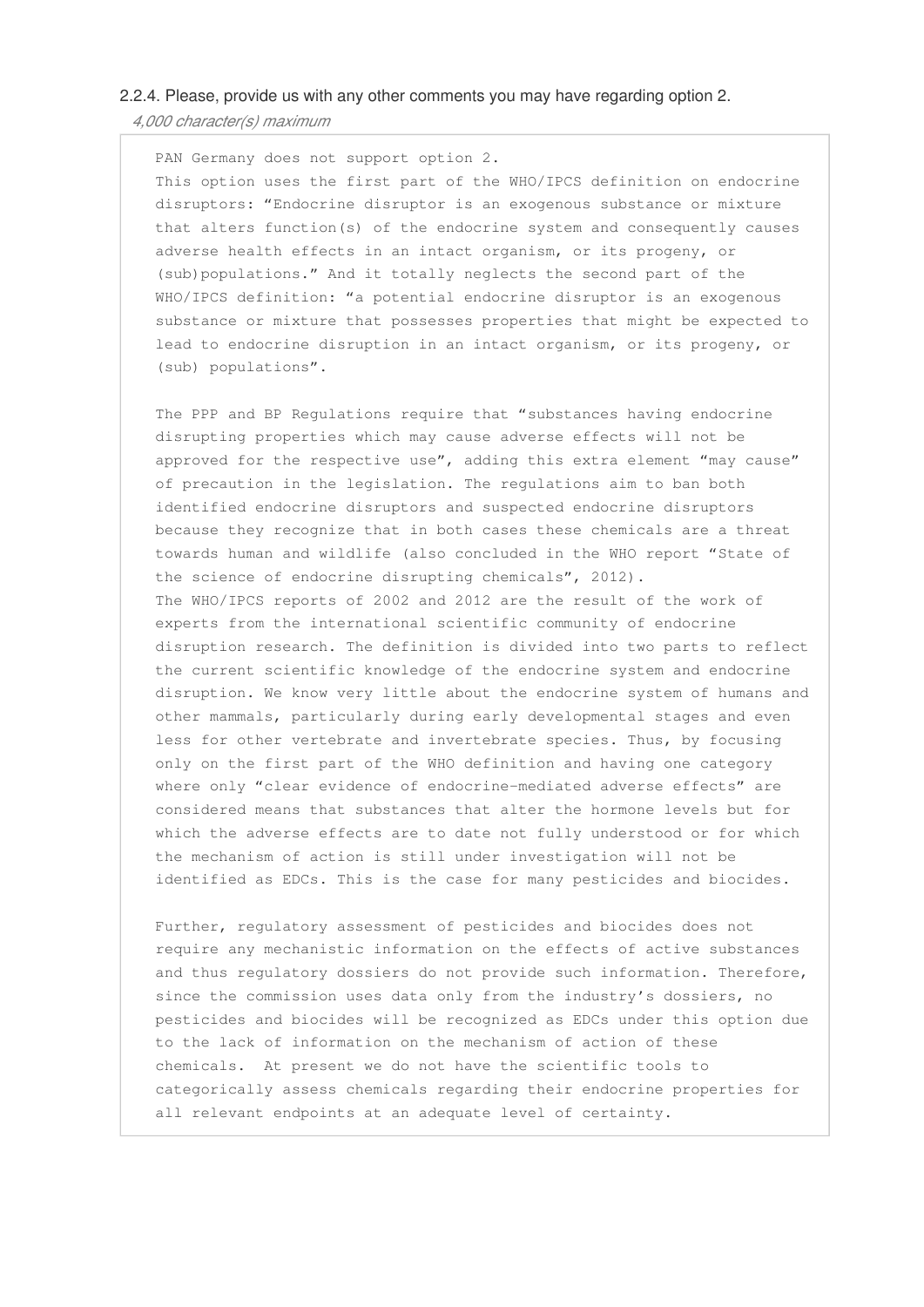# **2.3. Questions regarding option 3** *(WHO/IPCS definition to identify endocrine disruptors and introduction of additional categories based on the different strength of evidence for fulfilling the WHO/IPCS definition)*

2.3.1. Have you conducted or are you aware of an assessment of substances which, in addition to those identified according to option 2, would be identified as suspected endocrine disruptors

or endocrine active substances (Categories II or III) according to option 3?**\***

- Yes
- © No

If yes, please describe the the methodology(ies):**\***

*4,000 character(s) maximum* 

See 2.1.1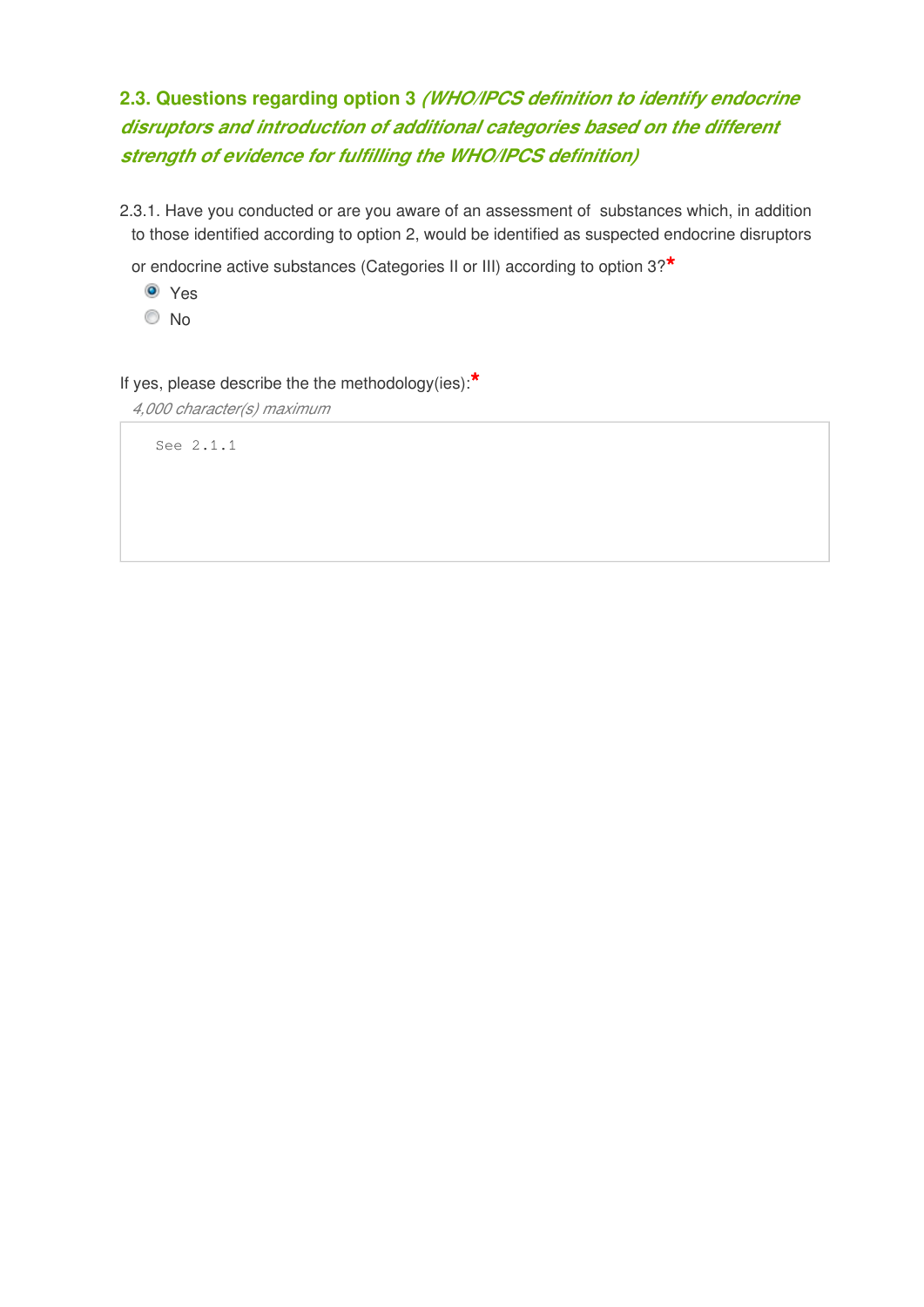*4,000 character(s) maximum* 

If the pesticide Regulation 1107/2009 is followed (may-cause adverse effects) together with the State-of-the-Science on endocrine disruptors, 50 will be identified as having endocrine disrupting properties and 31 pesticides will qualify as endocrine disruptors that may cause adverse effects for regulatory purposes (Columns E & F; Annex 1b). 13 of these pesticides are also used as biocides (Summary Table). If the academic studies are disregarded (which is the current Commission practice) only 20 pesticides will qualify (Column G). If the draft endocrine criteria developed by DG ENV are used -defined in the roadmap under 2 b) and 2 d)- only 7 pesticides will remain in place (Column L) and qualify as an ED pesticide for regulation. These pesticides are: Amitrole, Mancozeb, Maneb, Metconazole, Propyzamide, Tralkoxydim and Thiophanate-methyl (these 7 pesticides are not used as biocides). The rest of the pesticides with ED-properties identified in Column B will likely qualify for 'endocrine active substances' (Ref. PAN Europe ANNEX 1a, 1b, Summary Table and Diagram).

According to the PAN Germany´s investigation about 10% of the notified or approved biocides (27 active substances) will be identified as having endocrine disrupting properties (see PAN Germany Annex "Biocides" and PAN Germany, 2014).

Under the EU Community Strategy on EDCs the Commission services developed a priority list of substances to be investigated further for their possible endocrine disrupting properties. It has been officially noted that this "database containing the information that was used to establish this priority list".. "has proven useful in providing regulators and researchers with a considerable amount of information on potential endocrine disruptors" and "has been used by a number of stakeholders for prioritization" (SEC(2011) 1001 final). An overview of this work can still be downloaded here:

http://ec.europa.eu/environment/chemicals/endocrine/strategy/substances\_ en.htm

According to this EU priority list eight of the identified biocides are classified as Category 1, and eight as Category 2 substances.

In addition, the biocides tebuconazole and triclosan are classified as endocrine disrupter in category 1 according to the Danish proposal for criteria for endocrine disruptors (Danish Centre on endocrine disruptors, May 2012:

http://mst.dk/media/mst/9106715/chemicalsreportandannex.pdf).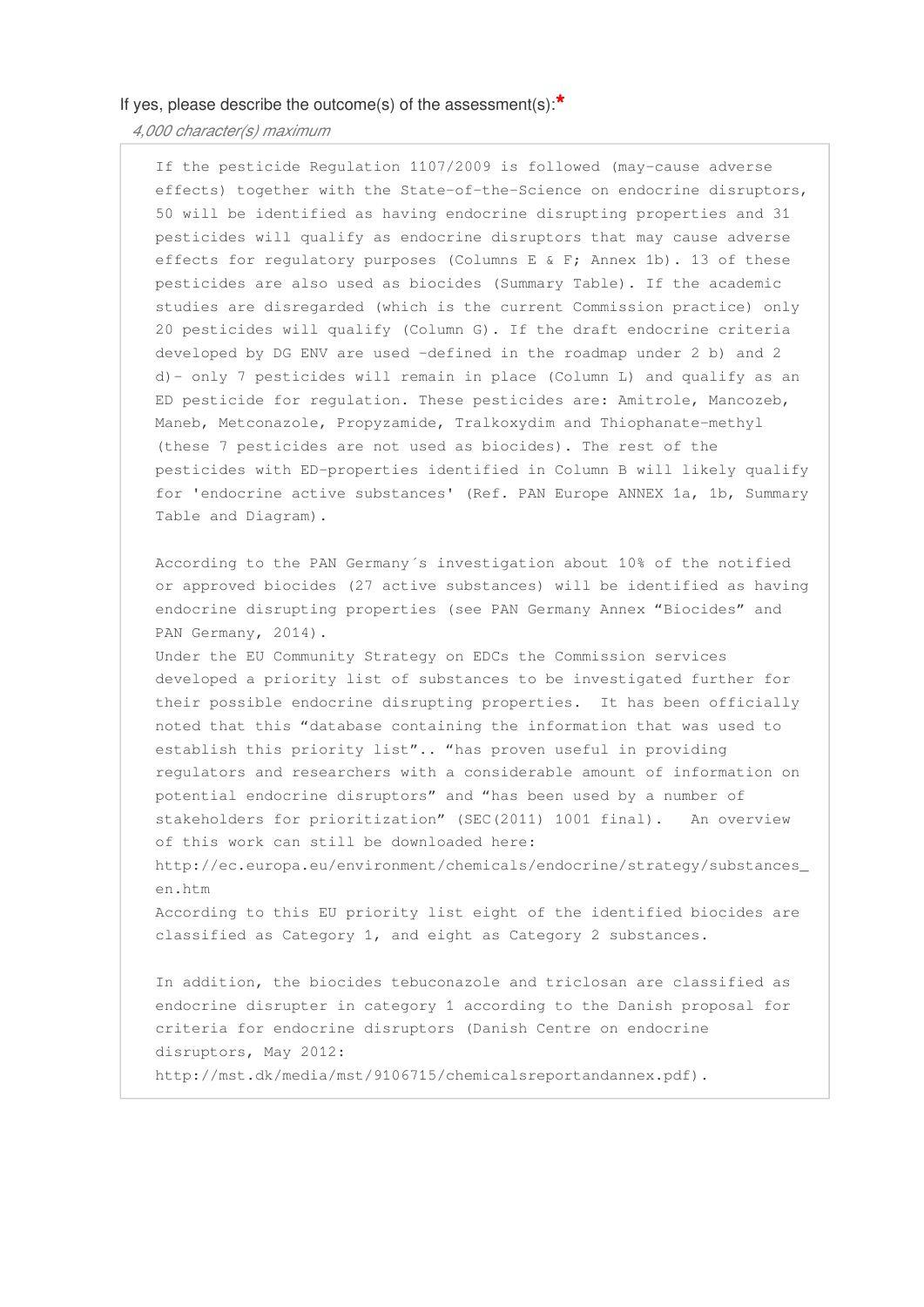Please provide the reference(s) if possible:

**1.**

**df3cba1b-f947-4424-a153-6034a77fc805/ANNEX-Biocides\_PAN-Germany\_ED-Impact-Assessment.pdf 2. a6b3cc0a-27c4-45e6-b613-3ff853f054c7/IMPACT ASSESSMENT ANNEX 1b.xlsx 3. b92569ce-9597-48f0-bc78-f08b5e0fbfc6/IMPACT ASSESSMENT ANNEX Ia.doc 4. 3a3488f3-c1d5-443b-a060-ce8b69f4d872/Summary Diagram.pdf 5. 9894cde2-cead-4ac7-a2fe-a9a3c9de9ef0/Summary Table.pdf**

2.3.2. Are you aware of any assessment(s) of substitutability of the identified substances?**\***

- **O** Yes
- $\odot$  No

## If yes, please describe the the methodology(ies):**\***

*4,000 character(s) maximum* 

See 2.1.2

## If yes, please describe the outcome(s) of the assessment(s):**\***

*4,000 character(s) maximum* 

For all pesticides studied non-synthetic alternatives are available, generally as a system of alternatives, and almost in all cases (a range of) synthetic alternatives are available (Ref. PAN Europe ANNEX II); the peer review panel didn't expect substantial yield losses if these alternatives are used. For example, the use of mancozeb against "late blight" of potatoes can be substituted by selecting resistant varieties (Carolus, Bionica, Sarpo Mira, Vitabella), by planting distance and early harvesting. If the farmers wish to continue using pesticides, there are chemical alternatives such as Cyazofamid, fluazinam (preventive), and potassium phosphite among others. No significant costs and yield losses are expected from the substitution of mancozeb.

Regarding biocides several active substances have been notified or approved for each kind of the 22 product types of biocidal use. It is therefore probable that chemical biocidal alternatives will be available for all product types considered. Also a range of non-chemical alternatives and prevention measures are available for many product types. (see PAN Germany Annex "Biocides").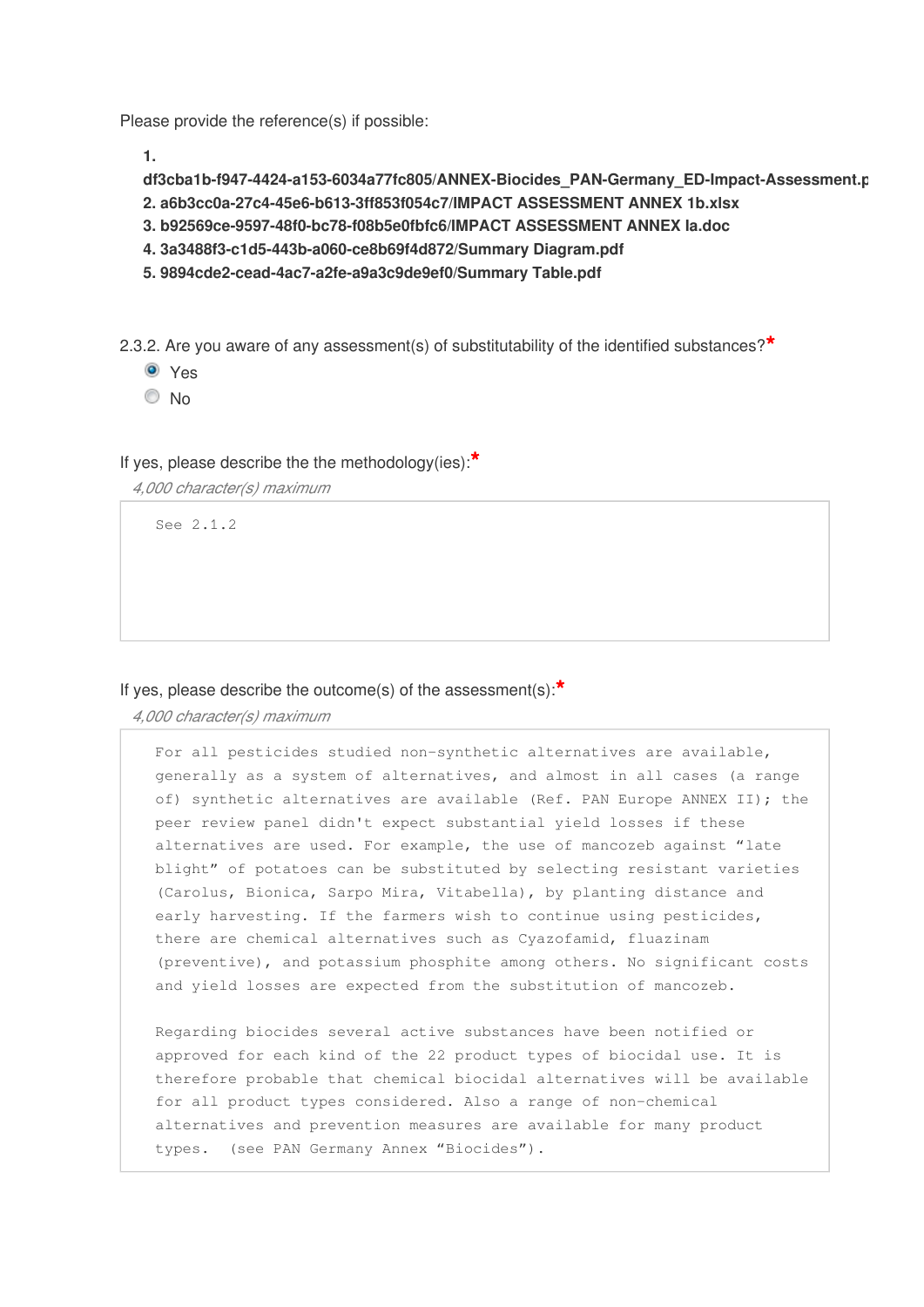Please provide the reference(s) if possible:

**1.**

# **1f290a80-005c-4206-b84e-7b8902fa4d88/ANNEX-Biocides\_PAN-Germany\_ED-Impact-Assessment.pdf 2. ed952dfa-c920-4836-ba51-1193850e0392/IMPACT ASSESSMENT ANNEX II Alternatives.doc**

2.3.3.Are you aware of any assessment(s) of the socio-economic impact if the identified

substances were regulated without further risk assessment?**\***

- Yes
- $\odot$  No

## If yes, please describe the the methodology(ies):**\***

*4,000 character(s) maximum* 

PAN Europe research reveals that only lobby reports are available from pesticide industry and farmers organisations, looking at their own potential costs in a worse case scenario (Ref. PAN Europe Annex III); an independent assessment is still lacking. Some of the pesticides considered potential endocrine disruptors are included in these lobby reports. On top of this it will be impossible to calculate the benefits of the endocrine policy in monetary terms (Ref. PAN Europe ANNEX IV) and the impact should be assessed in another way (Ref. PAN Europe proposal, Annex IV).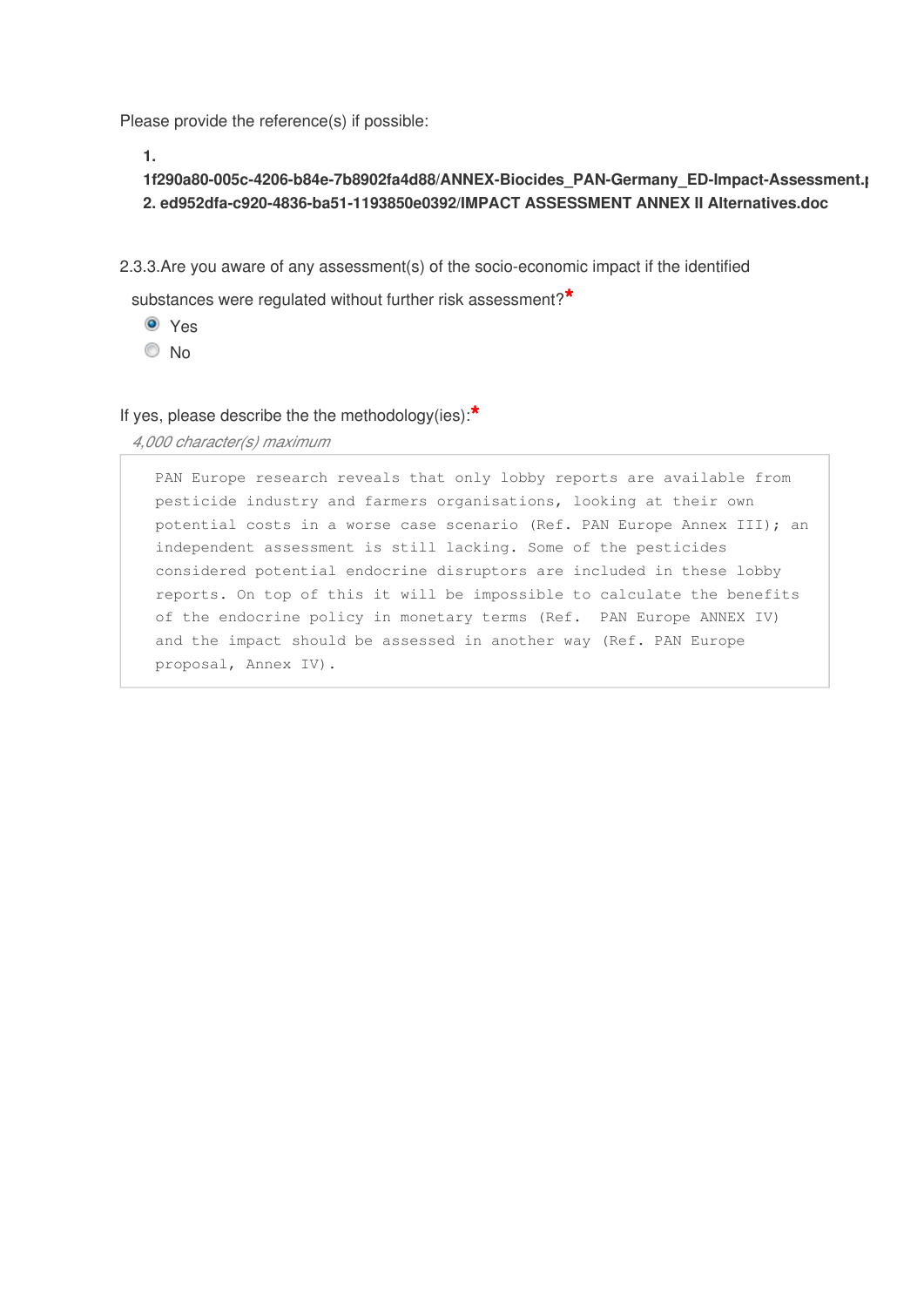*4,000 character(s) maximum* 

Concerning PAN Europe´s evaluation on pesticides: The outcome is exaggerated claims on costs for industry and farmers based on flawed assumptions and false data; they generally ignore the availability of alternatives and they all ignore the costs for society, for human health, the environment and biodiversity (see for an assessment of these reports PAN Europe ANNEX III, and ANNEX IV on proposed solutions).

Concerning biocides: There are considerable gaps in existing data that make it difficult to assess the socio-economic impacts either for industry on the one hand and for the society on the other hand. Overall, data on marketing and application of biocidal products (such as wood preservatives) and biocidal treated articles (such as treated wood, treated furniture, construction materials etc.) are not available for the public neither in general nor for single active substances. The BPR do not require that such data has to be collected regularly and systematically. This is also the case for monitoring data on impacts of the environment and human health. PAN Germany considers it as is crucial that data availability and transparency must be improved. External costs, such as for water suppliers or for the public health sector must be take into consideration in socio-economic impact assessments (see PAN Germany (2014): Endocrine disrupting biocides – Why highly hazardous biocides must be phased out". (Ref: PAN Germany (2014)

Please provide the reference(s) if possible:

**1.**

**af528f9a-2e97-43c8-b89c-0e464294dc00/ED-Biocides\_backgroundpaper\_PAN-Germany\_F.pdf 2. 25cd0283-f980-461b-b515-590fcd2d1930/IMPACT ASSESSMENT ANNEX III.doc.docx 3. 8fdbe3f7-4ef1-4b4f-aa22-18fac5cb7d30/IMPACT ASSESSMENT ANNEX IV.doc**

Please, provide us with any other comments you may have regarding option 3.

*4,000 character(s) maximum*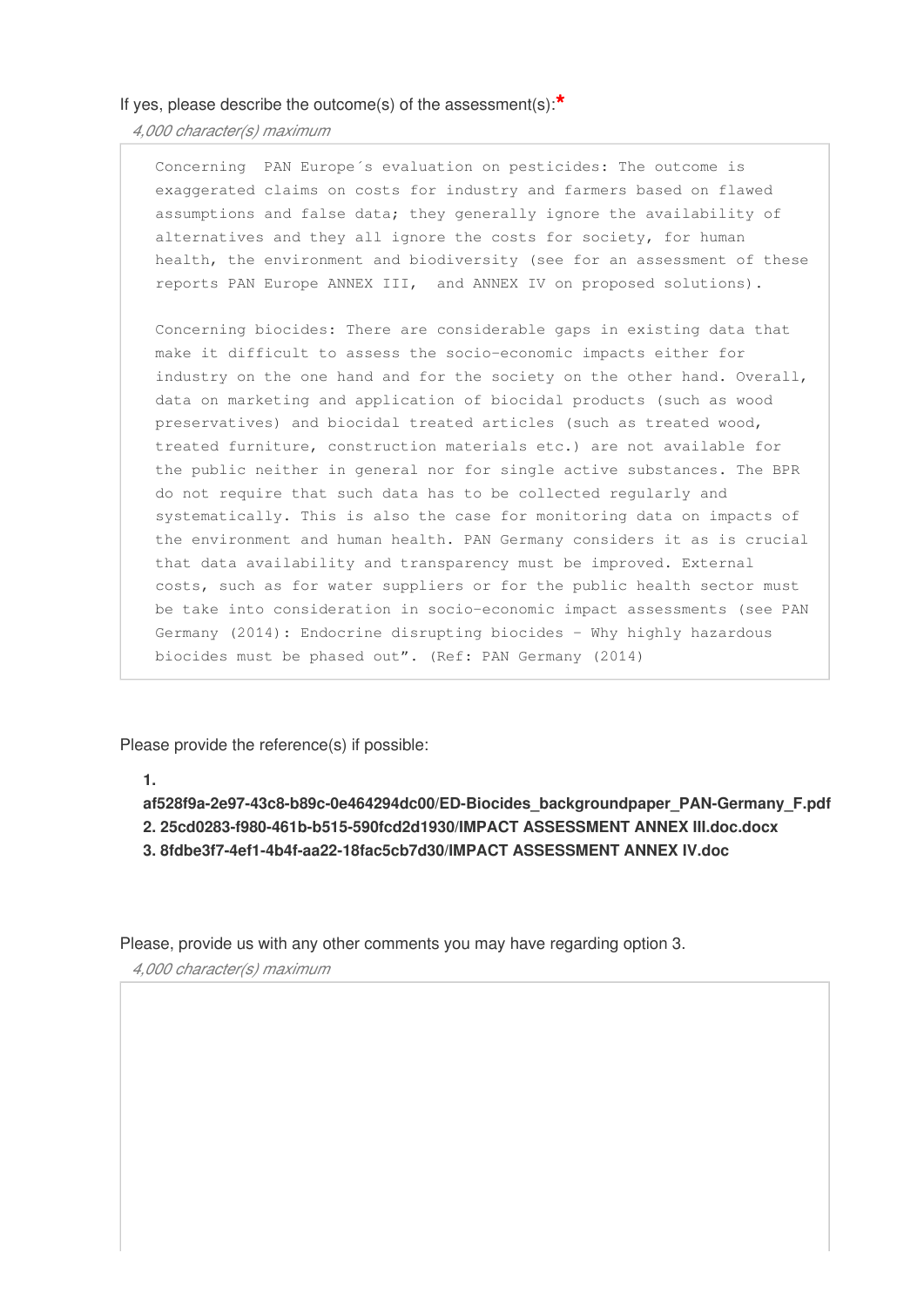PAN Germany supports option 3.

Creating classes is the best option as it will capture a wider range of substances with EDC properties (following the State-of-the-Science on EDCs) and will allow space for regulative decision-making based on human and environmental exposure to EDCs. It will also detect the gaps of knowledge for specific substances that could be EDCs, which can act as an "early-warning" for the manufactures and industry to disregard or gradually replace such chemicals.

We consider that the WHO/IPCS definition is an acceptable working definition to designate a substance as an endocrine disruptor. However, the level of evidence required to fulfil this criteria have to correspond to the legally binding obligation of the PPPR and PBR ("that may cause"). Therefore the Option 3 should include elements of the whole WHO definition.

However there are also two "dangerous" elements: -human relevance and that the effects should occur in the absence of other toxic effectsthat have been misinterpreted and abused so far by the industry and regulators to maintain their products on the market. According to the mandate of the PPPR and BPR, active substances that have endocrine disrupting properties that may cause adverse effects should be banned. Following the current scientific knowledge on endocrine disruptors the causality between mechanism of action and adverse effect is difficult to prove- changes in the endocrine system and adverse effects have been observed but the link between them has not been found. Thus if applied correctly, most pesticides and biocides with ED properties would fall under "suspected EDCs" (that may cause adverse effects) and the rest under "endocrine active substances" (where there are indications of endocrine disruption but adverse effects and mode of action are not understood yet and further research is necessary). The Pesticide and Biocide Regulations therefore should ban all chemicals falling under the categories Endocrine Disruptors (Cat. 1) and Suspected Endocrine Disruptors (Cat. 2).

In reality however, regulators disregard studies from independent scientific literature, misinterpret studies as irrelevant to humans and don't recognize endocrine disrupting properties in the presence of other toxic effects. PAN Europe evaluated that – taken this into account only 7 pesticides would fall under Cat. 2 and the rest (24 pesticides) would end up in the third category proposed by the commission and will not be regulated.

Cat. 3 provides a crucial trigger for generating more information. In some cases this will lead to insight that an initial concern may not be justified; whereas in other cases the further data may confirm the concern. For the regulation of pesticides and biocides, the third category would have to be linked to mandatory requirements that further data has to be generated and provided for the decision-making in the renewal process of the approval for active substances.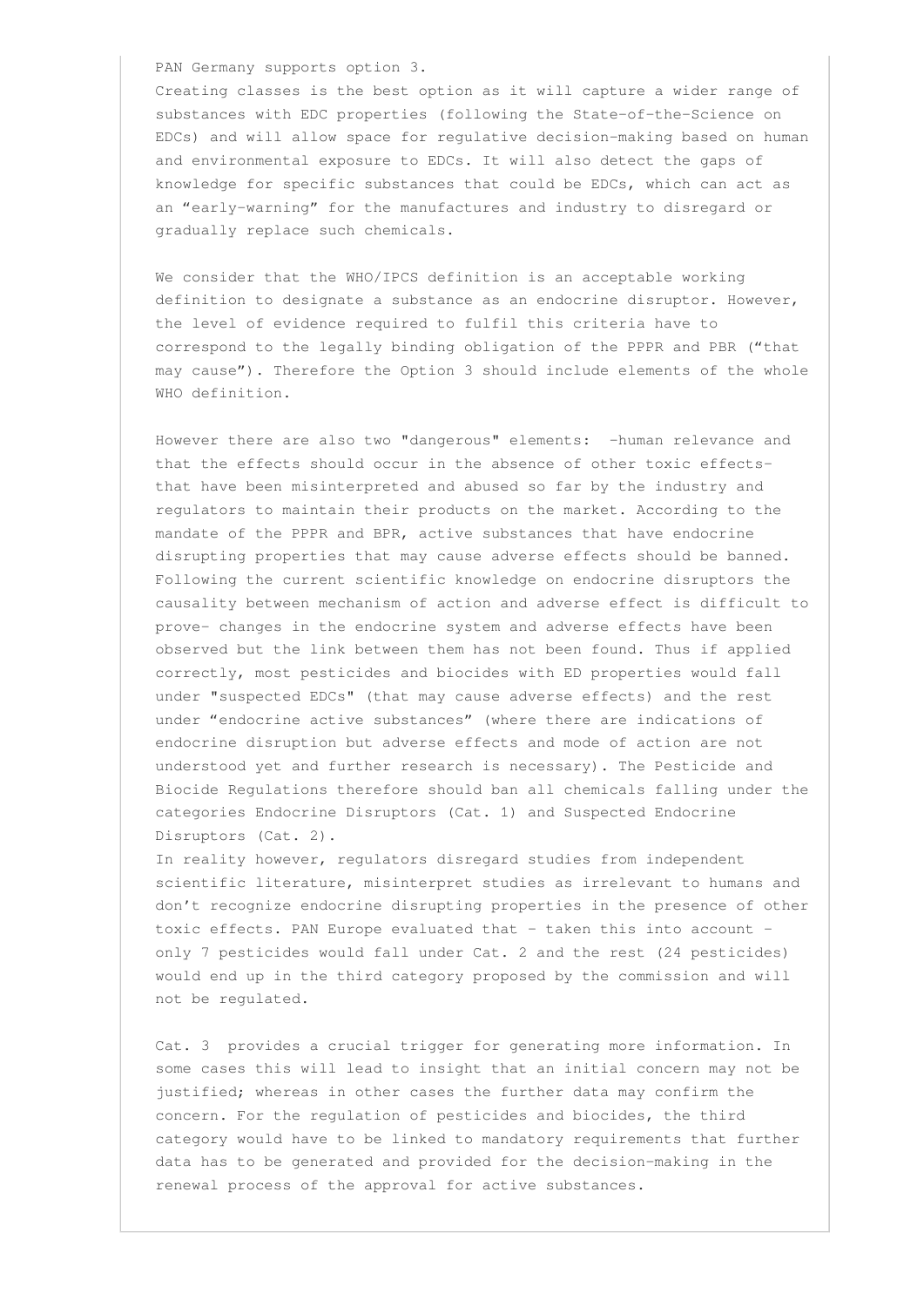# **2.4. Questions regarding option 4** *(WHO/IPCS definition to identify endocrine disruptors and inclusion of potency as element of hazard characterisation (hazard identification and characterisation)*

- 2.4.1. Have you conducted or are you aware of an assessment of substances which would be identified as endocrine disruptors according to option 4?**\***
	- **O** Yes
	- No

If yes, please describe the methodology(ies), including the potency thresholds that applied:**\*** *4,000 character(s) maximum* 

We would like to refer to PAN Europe´s evaluation of all science available on endocrine disrupting pesticides, the regulatory dossiers of endocrine disrupting pesticides and peer-reviewed scientific literature (Ref. PAN Europe ANNEX 1a and 1b). PAN Europe assumed that potency is applied to Option 3, as with Option 2 no pesticides would be identified as endocrine disruptors due to the lack of data on the mechanism of action and the exclusion of independent literature for the evaluation. As threshold for potency they used the default value proposed by UK-CRD of LOAEL (lowest observed adverse effect level) 10 mg/Kg for oral exposure. This value derives from the "Specific Target Organ Toxicity following repeated exposure", category I, as described in the Globally Harmonized System of classification and labeling of chemicals (GHS) for potent hazardous chemicals. Pesticides with observed effects on the endocrine system above this level are dismissed because they are considered less potent.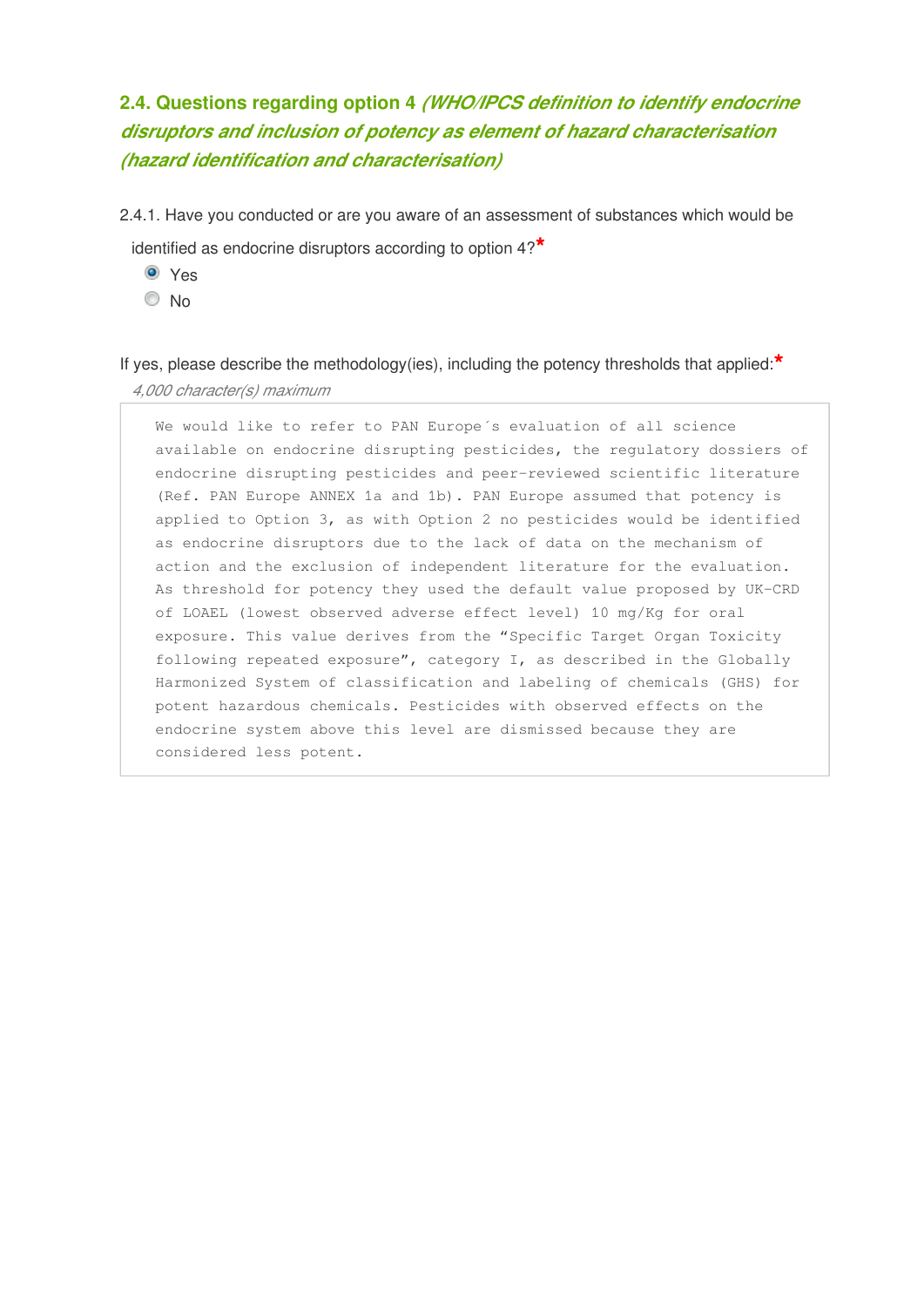*4,000 character(s) maximum* 

According to PAN Europe´s assessment, the use of the potency criterion will reduce the number of identified ED pesticides for regulatory purposes from 7 to 4 (see PAN Europe Annex Ib, Column M) if option 3 and Regulation 1107/2009 is the basis of decision-making. These pesticides are Amitrole, Mancozeb, Maneb and Tralkoxydim (Ref. PAN Europe ANNEX 1a, 1b, Summary Table and Diagram,). This is because the documented effects on the endocrine system for 3 out of 7 pesticides occur above the threshold level of 10 mg/kg. If potency is applied, most ED-pesticides would be mislabeled as non-endocrine disruptors because they would be considered of "low" potency. If option 2 is the basis for Option 4, potency doesn't matter because in option 2 there will be no ED pesticides identified, no banning and no impact.

In addition, the Danish EPA report "Establishment of Criteria for Endocrine Disruptors and Options for Regulation" of 17th May 2011 (J.nr. MST-621-00011) evaluated the consequences of using a potency cut off as suggested in the German Federal Institute for Risk Assessment (BfR) and the UK's Chemicals Regulation Directorate (CRD) Joint Position Paper entitled "Regulatory Definition of an Endocrine Disrupter in Relation to Potential Threat to Human Health". This Danish analysis suggested that relatively few EDCs would be considered EDCs for regulatory purposes if the proposed potency cut off was used.

Please provide the reference(s) if possible:

- **1. 9da411ec-99c4-42da-96e0-18c080a801d2/IMPACT ASSESSMENT ANNEX Ia.doc**
- **2. edb6437d-edb5-4797-80ea-dbfd9a9b1ec0/Summary Diagram.pdf**
- **3. ae5bad04-f95c-4c91-81f6-72af6e80b827/Summary Table.pdf**

2.4.2. Are you aware of any assessment(s) of substitutability of the identified substances?**\***

- Yes
- © No

If yes, please describe the the methodology(ies):**\***

*4,000 character(s) maximum* 

See 2.1.2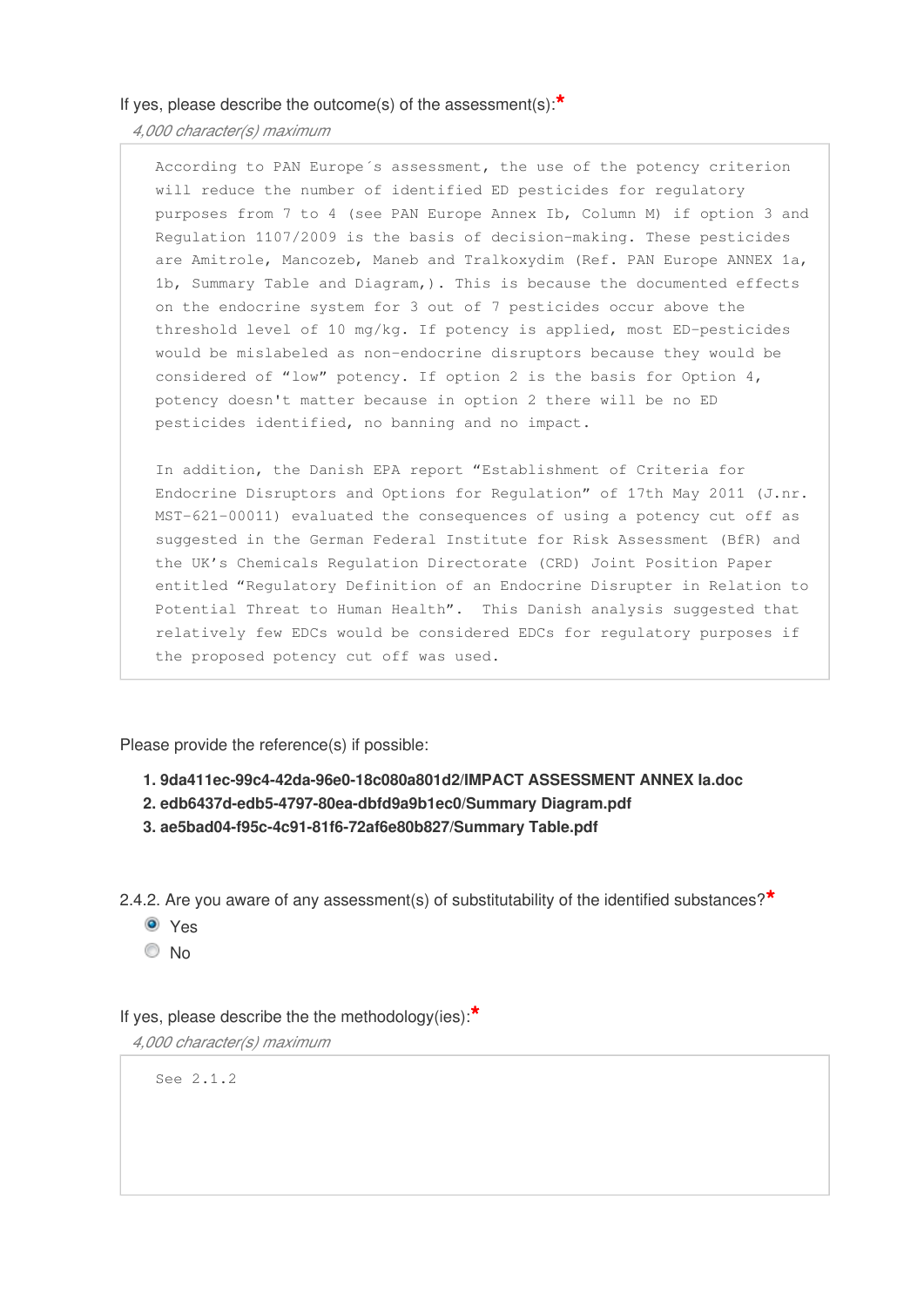*4,000 character(s) maximum* 

For all pesticides studied non-synthetic alternatives are available, generally as a system of alternatives, and almost in all cases (a range of) synthetic alternatives are available, see PAN Europe ANNEX II; the peer review panel didn't expect substantial yield losses if these alternatives are used.

Regarding biocides several active substances have been notified or approved for each kind of the 22 product types of biocidal use. It is probable that chemical biocidal alternatives will be available for all product types considered. Also a range of non-chemical alternatives and prevention measures are available for many product types (see PAN Germany Annex "Biocides").

Please provide the reference(s) if possible:

**1.**

**8366ab02-184e-4b80-a4da-78a02c4ee959/ANNEX-Biocides\_PAN-Germany\_ED-Impact-Assessment.pdf 2. cc01afa2-9b8c-4003-808f-b828cf42536f/IMPACT ASSESSMENT ANNEX II Alternatives.doc**

2.4.3. Are you aware of any assessment(s) of the socio-economic impact if the identified

substances were regulated without further risk assessment?**\***

- Yes
- O No

If yes, please describe the the methodology(ies):**\***

*4,000 character(s) maximum* 

According to PAN Europe´s investigation, only lobby reports are published by pesticide industry and farmers organizations, looking at their own potential costs in a worse case scenario; an independent assessment is still lacking (Ref. PAN-Europe ANNEX III). Some of the pesticides assessed in option 4. On top of this it will be impossible to calculate the benefits of the endocrine policy in monetary terms (Ref. PAN Europe ANNEX IV).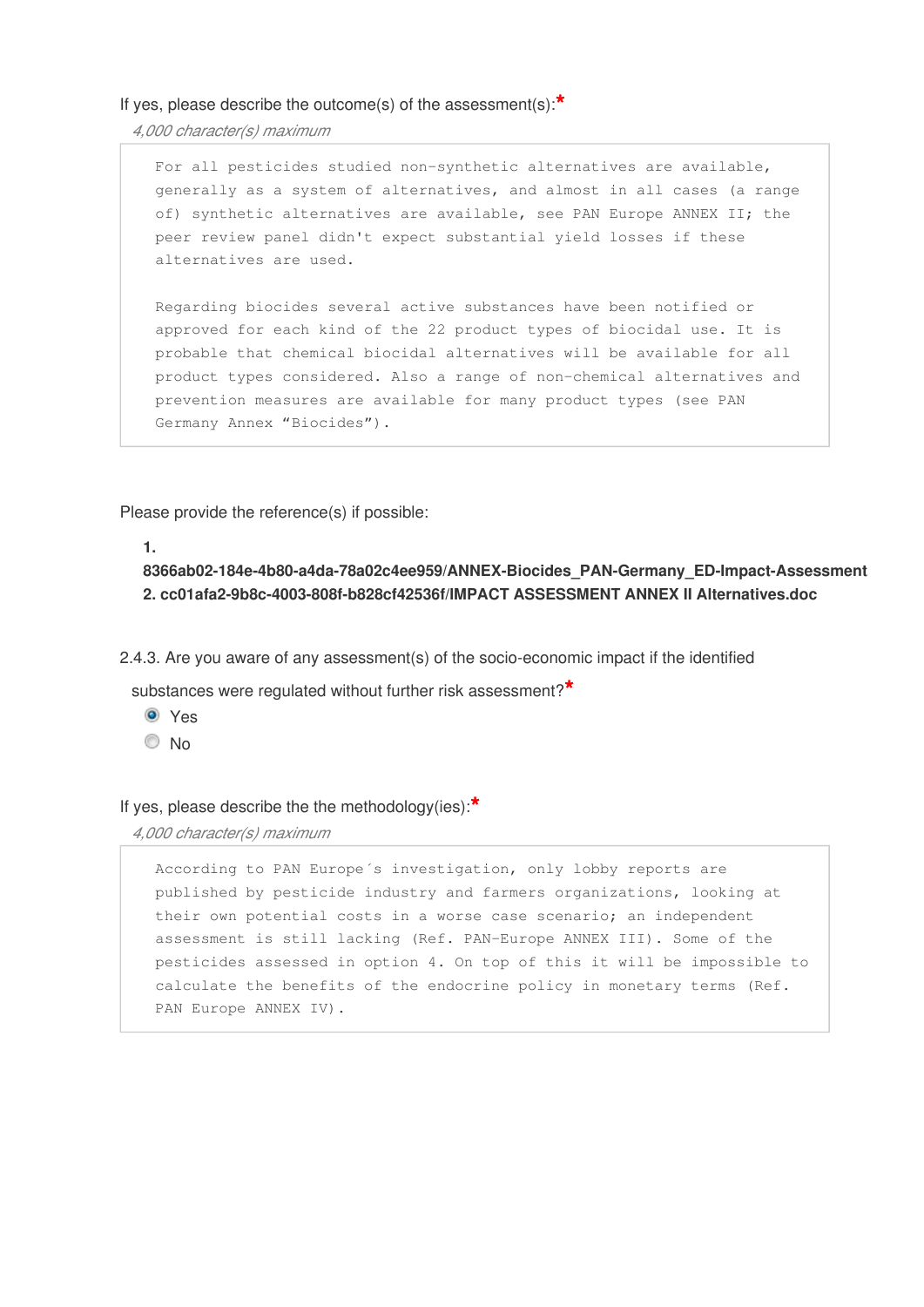*4,000 character(s) maximum* 

The outcome of PAN Europe´s investigation presents exaggerated claims on costs for industry and farmers, based on flawed assumptions and false data; the reports generally ignore the availability of alternatives and they all ignore the costs for society, for human health, the environment and biodiversity (see for an assessment of these reports PAN Europe ANNEX III). Concerning biocides there are considerable gaps in existing data that make it difficult to assess the actual socio-economic impacts either for

industry on the one hand or for the society on the other hand. Overall, data on marketing and application of biocidal products (such as wood preservatives) and biocidal treated articles (such as treated wood, treated furniture, construction materials etc.) are neither available for the public in general nor for single active substance. The BPR do not require that such data has to be collected regularly and systematically. This is also the case for monitoring data regarding impacts on the environment and human health. PAN Germany considers that it is crucial to improve data availability and transparency. External costs and benefits, such as for water suppliers or for the public health sector must be take into consideration in socio-economic impact assessments (Ref: PAN Germany (2014): Endocrine disrupting biocides – Why highly hazardous biocides must be phased out": http://www.pan-germany.org/download/biocides/ED-Biocides\_backgroundpaper

\_PAN-Germany\_F.pdf

Please provide the reference(s) if possible:

**1.**

**ff1abfa0-5f70-442c-ae8c-2dc6e4215934/ED-Biocides\_backgroundpaper\_PAN-Germany\_F.pdf 2. 634f5fec-da86-45ab-bfc4-7e7cd4fd71bd/IMPACT ASSESSMENT ANNEX III.doc.docx 3. c77b6cbb-01ff-4f5c-89bc-d9898c4ba17d/IMPACT ASSESSMENT ANNEX IV.doc**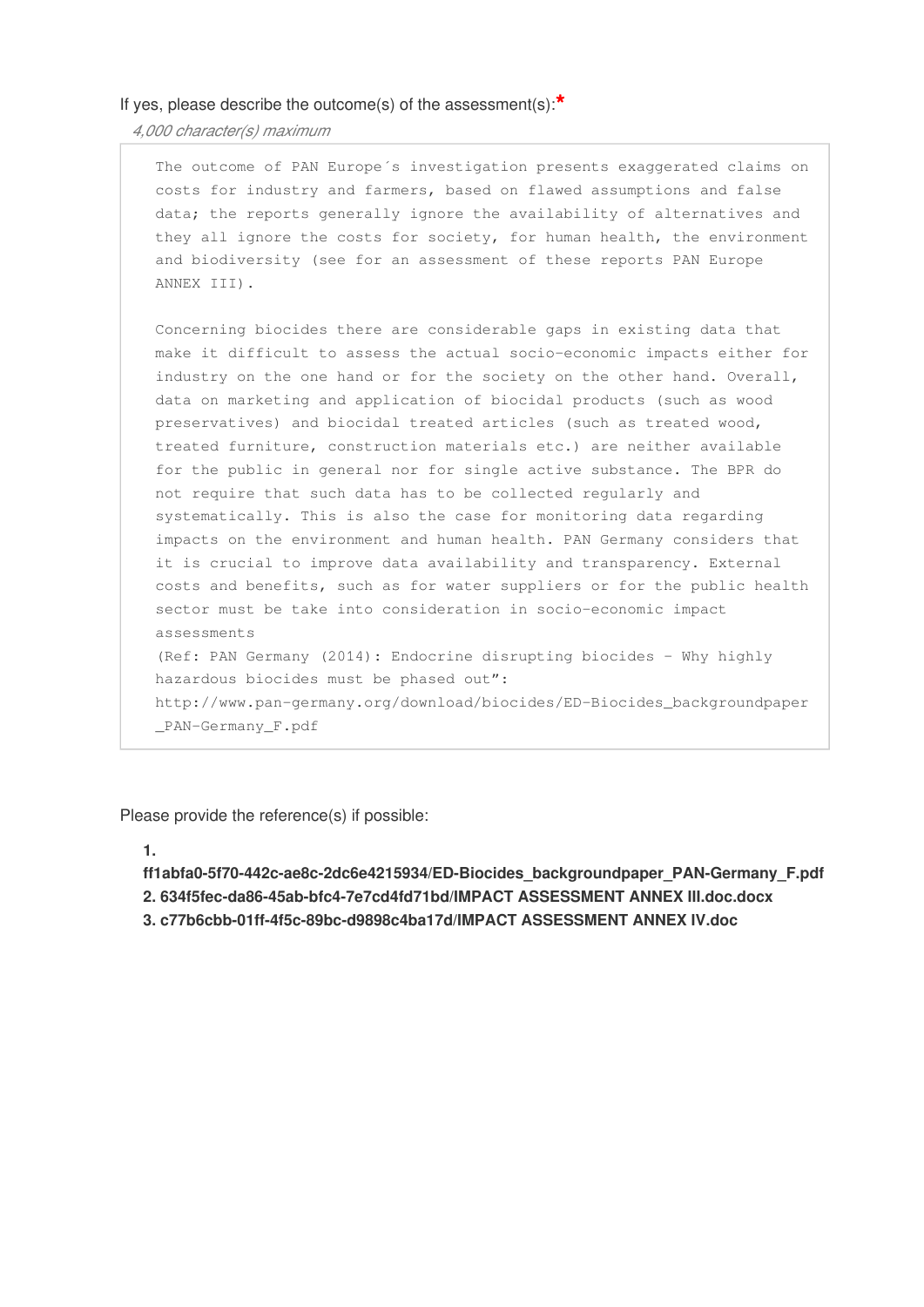### 2.4.4. Please, provide us with any other comments you may have regarding option 4.

*4,000 character(s) maximum* 

PAN Germany strongly disagree with option 4 The level of evidence required to fulfil the exclusion criteria according to PPPR and BPR have to correspond to the intentions of the legal provisions ("that may cause"). We consider the concept of potency to be highly inappropriate in the context, given that the designation of "endocrine disruptor" according to the EU legislation is -and should be - purely hazard based. Potency is a risk assessment element used in the characterization rather than in the identification of a hazard. Beside the legal issues, the selection of a threshold for potency for EDCs is against the current scientific knowledge (JRC, 2013) that suggests that such thresholds may be impossible to define in the case of exposure during the early developmental stages of life. Thus thresholds and safe limits cannot be assumed for EDs. Overall, potency is irrelevant for the definition of EDs. Potency describes the strength of a chemical to give a specific effect and is used by the industry during the assessment of chemicals to dismiss "less potent" effects in the presence of "more potent" effects. Endocrine disruption is not a specific endpoint (effect) but a network of mechanisms that lead to deferential endocrine-related diseases (deformities and cancer of the reproductive organs, cognitive dysfunction, obesity, diabetes). Strong and weak triggers on specific sites may equally result in the development of disease and therefore potency cannot be used as an indicator to characterize the severity of the adverse effect. For example, a chemical that weakly imitates the function of the female hormones may strongly inhibit the neuronal signals in the brain leading to mental disorders. Further, potency will vary not only in different sites of the endocrine system but also among old and young individuals and across different species. The problem of considering potency is discussed in the "State of the Art

of endocrine disruptors" (Kortenkamp et al. 2012) and was highlighted: "Scientifically, it is impossible to draw a borderline for potency in isolation, without considering exposure. As such, solely potency-based trigger values will always be arbitrary".

# 3. Options for approaches to regulatory decision making

The roadmap defines 3 different options for approaches to regulatory decision making. Option A (no changes of the existing provisions in BPR and PPPR), Option B (introduction of further elements of risk assessment) where necessary and desirable to reduce potential socio-economic impacts, and Option C (introduction of further socio-economic considerations) where necessary and desirable to prevent adverse socio-economic impacts.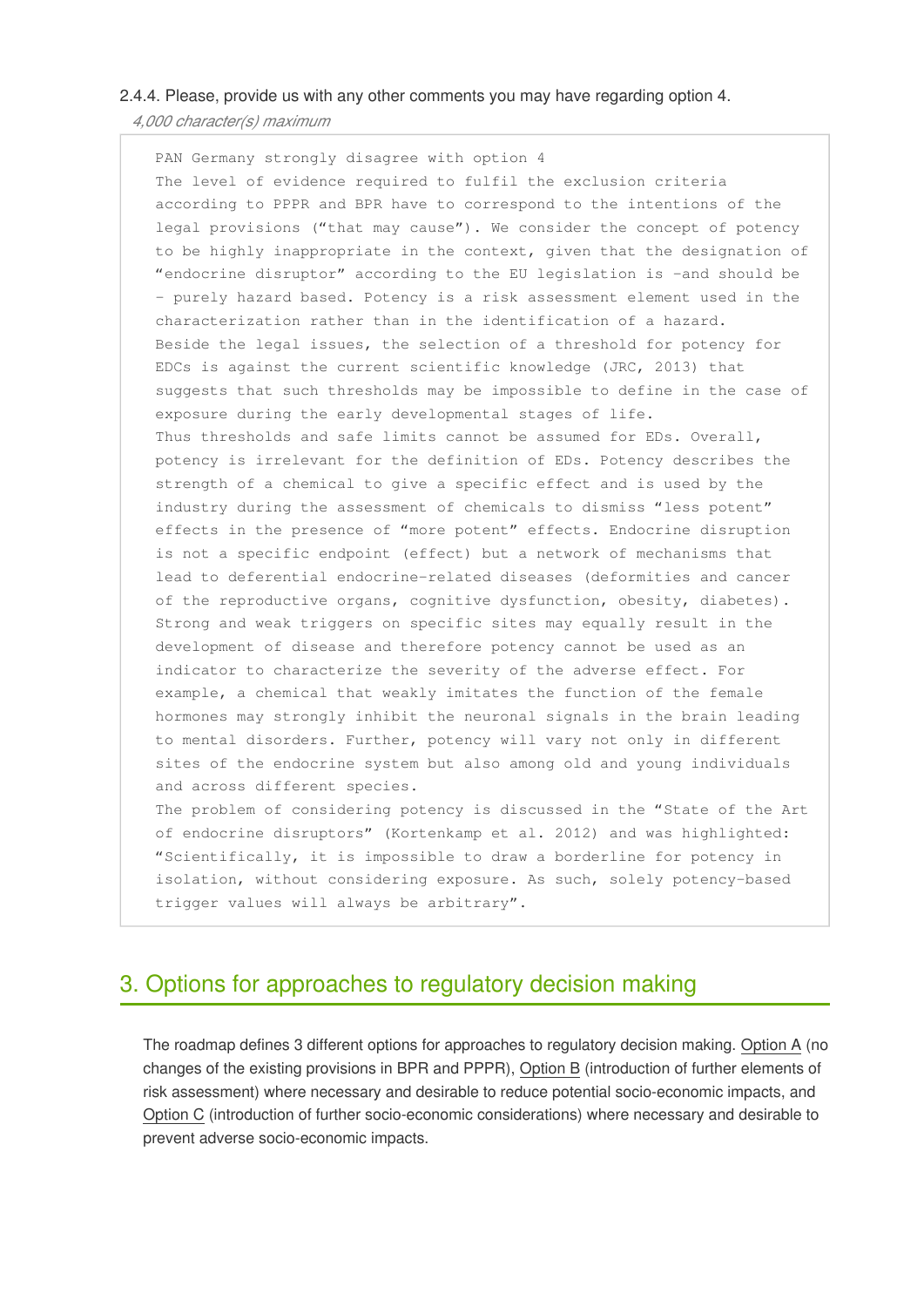3.1. Have you conducted or are you aware of an assessment applying any of the 3 different options for regulatory approaches to decision making (option A-C) to substances identified as

endocrine disruptors by any of the options for defining criteria (option 1-4)?**\***

- Yes
- No

## If yes, please describe the methodology(ies)**\***

*4,000 character(s) maximum* 

We would like to refer to PAN Europe´s evaluation of all science available on endocrine disrupting pesticides, the regulatory dossiers of endocrine disrupting pesticides and peer-reviewed scientific literature, together with the regulatory approaches proposed in Options A-C (Ref. PAN Europe ANNEX 1a and 1b).

## If yes, please describe the outcome(s) of the assessment(s):**\***

*4,000 character(s) maximum*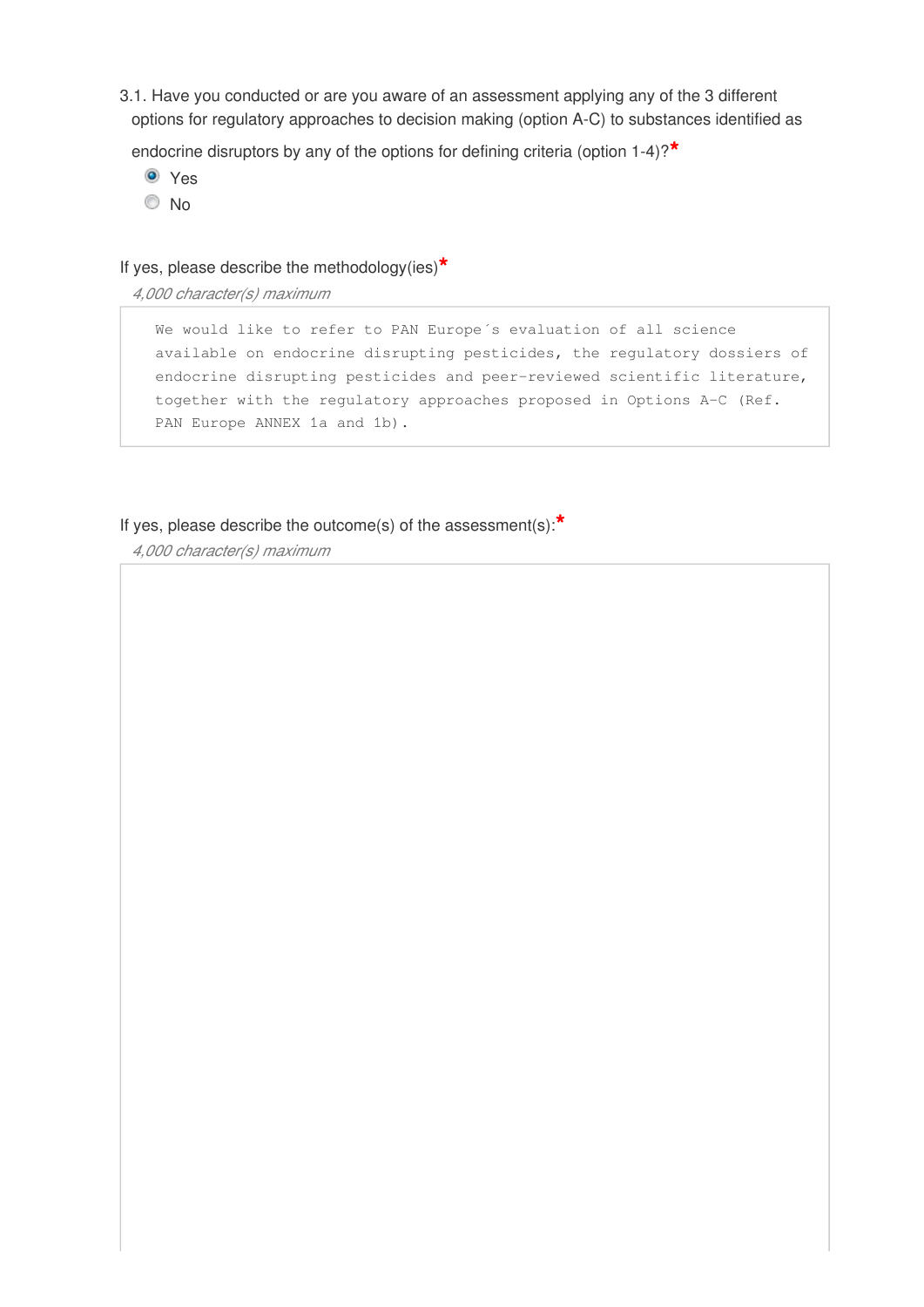Option A: PAN Germany supports this option, because the option is taking into account the recent and ongoing implementation of the PPPR and BPR and avoids further delay in the implementation of these legislations.

According to PAN Europe´s evaluation for pesticides, Option A seems to only concern the interim-criteria, 5 "shall" be considered as an endocrine; 8 "may" be considered as an endocrine.

Option B: PAN Germany does not support this option. Option B is the return to traditional risk assessment and safe thresholds; this option will lead according to PAN Europe´s evaluation to no single ban (Ref. PAN Europe ANNEX Ia and Ib, Column N) and no impact;

Regarding biocides: Additional risk-based elements would weaken Art. 19 (4) which restricts the market availability of biocides with endocrine-disrupting properties and other highly hazardous properties for the general public. This provision in the BPR is especially important because biocide products are freely available on the market and there are no requirements stipulating that qualified sales representatives must advise consumers. The use of biocidal products is often incorrect, overdosed or unnecessary and shows high risks for poisoning and accidents especially by untrained non-professionals (in households, children, etc.). For similar reasons the FAO has already recommended in 2006 – with view to pesticide users and their families in the south - a stepwise phase-out of highly hazardous pesticides (see PAN Germany, 2014).

Option C: PAN Germany does not support this option. Option C is impossible to implement if a science-based approach will be followed. Particularly, it will not be possible to calculate the benefits to society of banning ED-pesticides in monetary terms, due to inherent and practical problems. Implementation of Option C will mean arbitrary political decisions and an abandonment of Regulation 1107/2009. Furthermore, following the implementation of the other options, Option C is unnecessary since the number of banned pesticides will be zero (based on Options 2 and B) or close to zero (Options 3 & 4). The discussion on this element is futile.

Concerning biocides, socioeconomic elements are already implemented in the derogation provision (Art. 5(2), BPR). PAN Germany doesn´t support this derogation in the BPR because of the reasons mentioned above and has therefore recommended the deletion of this provision during the revision negotiations of the new biocide legislation. We are concerned about the lack of concrete guidelines and definitions which would put the derogation phrase into concrete terms. As a consequence transparency of the decision making process (about criteria setting, data weighting, plausibility assessment, etc.) is unsufficient. Because of these shortcomings the Art 5(3) BPR should not be used as a positive example for the regulation of EDs or other highly hazardous substances in other legal frameworks (PAN Germany, 2014).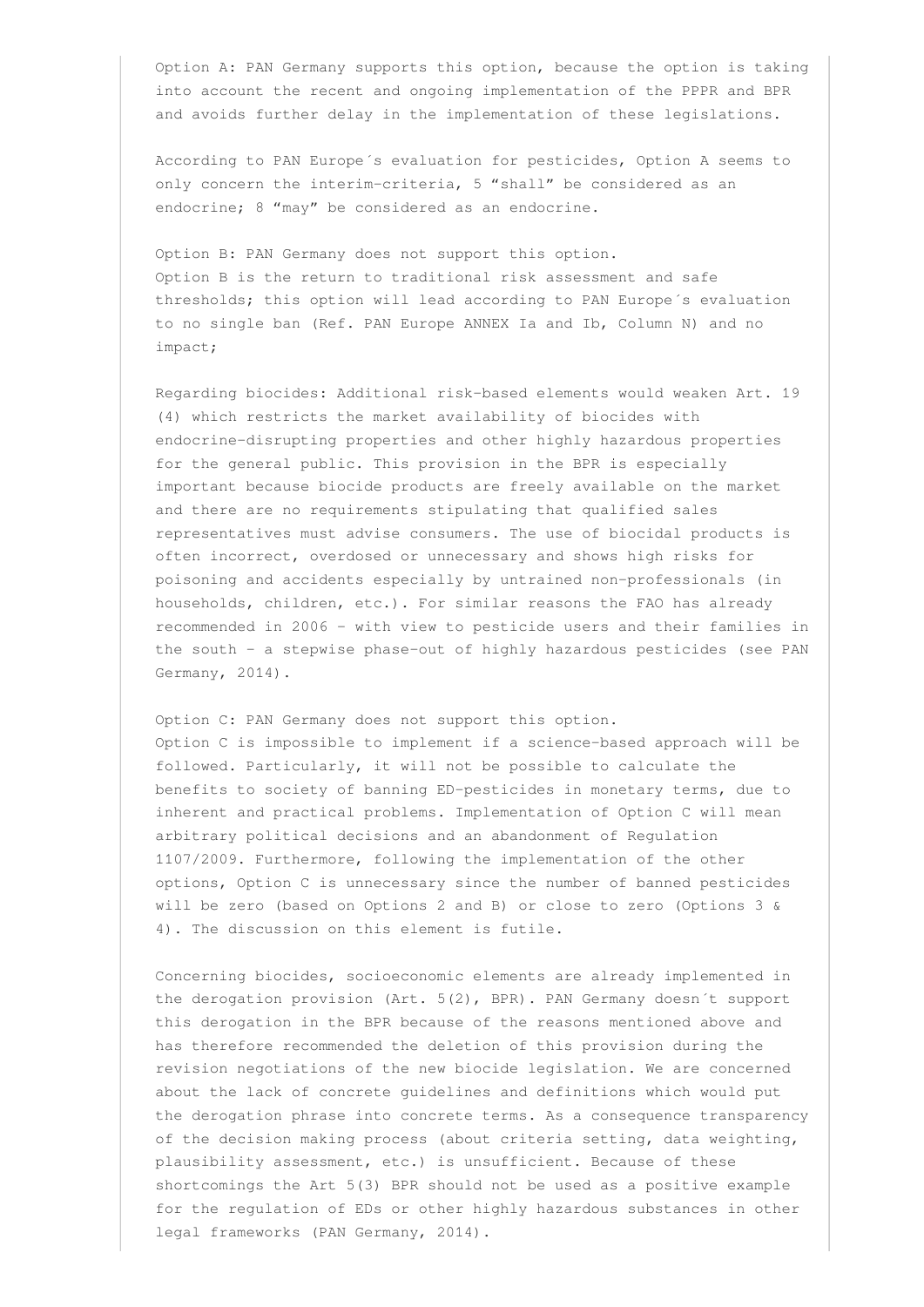Please provide the reference(s) if possible:

**1.**

```
fe5ac3a0-400d-45bd-aca5-4d4e3adc0462/ED-Biocides_backgroundpaper_PAN-Germany_F.pdf
2. a0353dea-a844-4066-9b17-c03a96baf99d/IMPACT ASSESSMENT ANNEX 1b.xlsx
3. 9b347880-59a9-488d-9441-5b87a7311e29/IMPACT ASSESSMENT ANNEX Ia.doc
```
3.2. Have you conducted or are you aware of an assessment of the socio-economic impact of the 3 different options for regulatory approaches to decision making (option A-C) for substances

identified as endocrine disruptors by any of the options for defining criteria (option 1-4)?**\***

- Yes
- © No

If yes, please describe the methodology(ies):**\***

*4,000 character(s) maximum* 

We would like to refer to PAN Europe analyses on the currently available reports (industry, farmers and independent literature), Ref. PAN Europe ANNEX III and IV).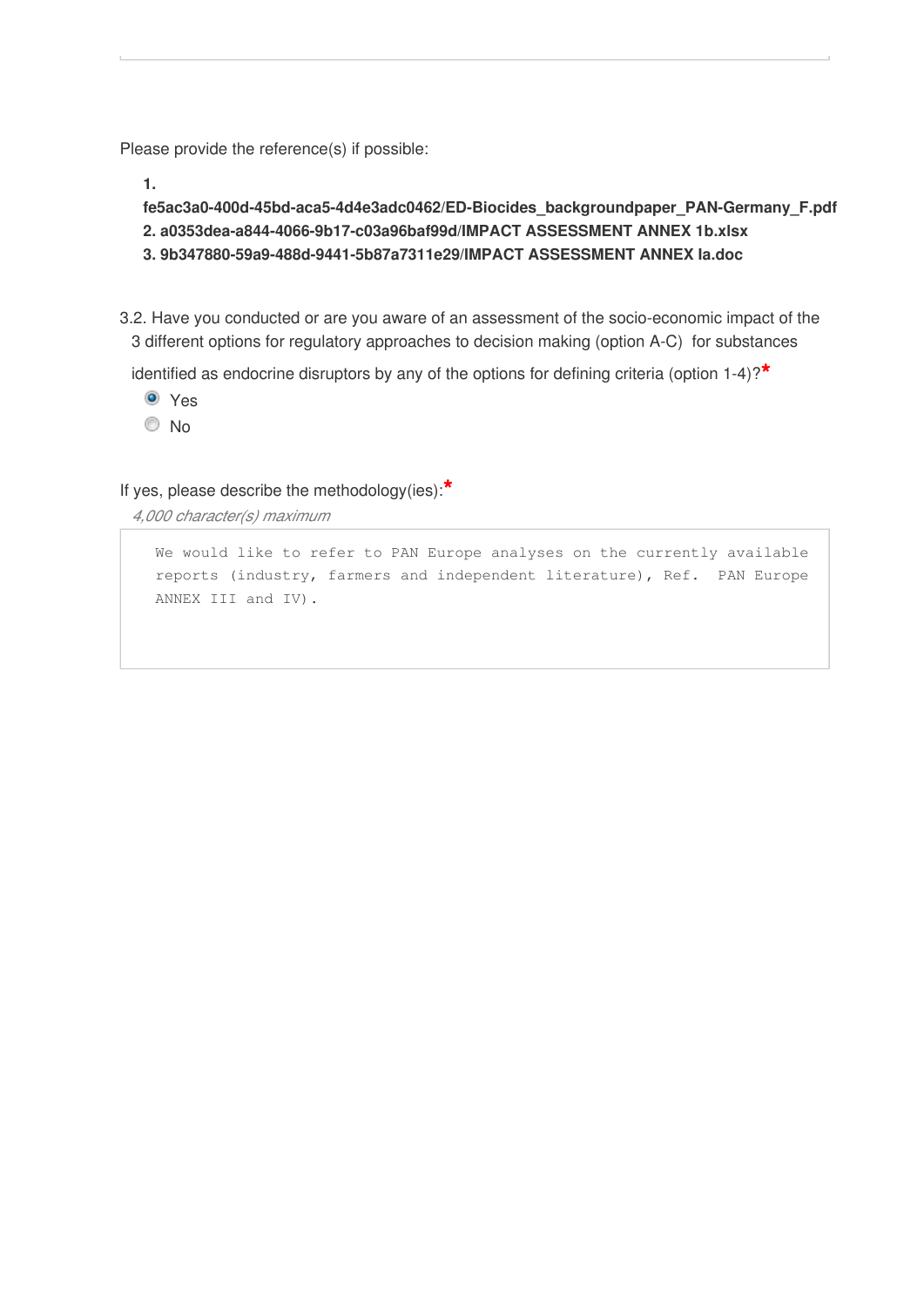*4,000 character(s) maximum* 

The outcome presents exaggerated claims on the costs for industry and farmers, based on flawed assumptions and false data; the reports generally ignore the availability of alternatives and they all ignore the costs for society, for human health, the environment and biodiversity (see for an assessment of these reports PAN Europe ANNEX III).

It is impossible to calculate the socio-economic impact of the ban of pesticides in monetary terms. This has to do with inherent problems (how to put a market price of a human persons life? How to not discount future generations?), and the fact that exposure and harm in society cannot be linked due to the lack of monitoring and the many thousands of risks that cause harm. Regulation 1107/2009 requires "no harmful effects" and the options described should be used to select the option with the lowest risk of harmful effects for humans, following the mission of Regulation 1107/2009 to not allow harmful effects.

Concerning biocides, socioeconomic elements are already implemented in the derogation provision (Art. 5(2), BPR). PAN Germany doesn´t support this derogation in the BPR because of the reasons mentioned above and has therefore recommended the deletion of this provision during the revision negotiations of the new biocide legislation. We are concerned about the lack of concrete guidelines and definitions which would put the derogation phrase into concrete terms. As a consequence transparency of the decision making process (about criteria setting, data weighting, plausibility assessment, etc.) is unsufficient. Because of these shortcomings the Art 5(3) BPR should not be used as a positive example for the regulation of EDs or other highly hazardous substances in other legal frameworks (PAN Germany, 2013).

Please provide the reference(s) if possible:

**1.**

**4e36de8e-d32f-401a-ac6f-8ded7aaf378e/ED-Biocides\_backgroundpaper\_PAN-Germany\_F.pdf 2. 7571eb5e-f2c7-4250-9a54-d4367570496e/IMPACT ASSESSMENT ANNEX III.doc.docx 3. 9b1c4a86-9a07-4f51-840a-f307eeaf6b5e/IMPACT ASSESSMENT ANNEX IV.doc**

# 4. Other information

4.1. Please provide any other data or information that could help the Commission to conduct its impact assessment.

*4,000 character(s) maximum*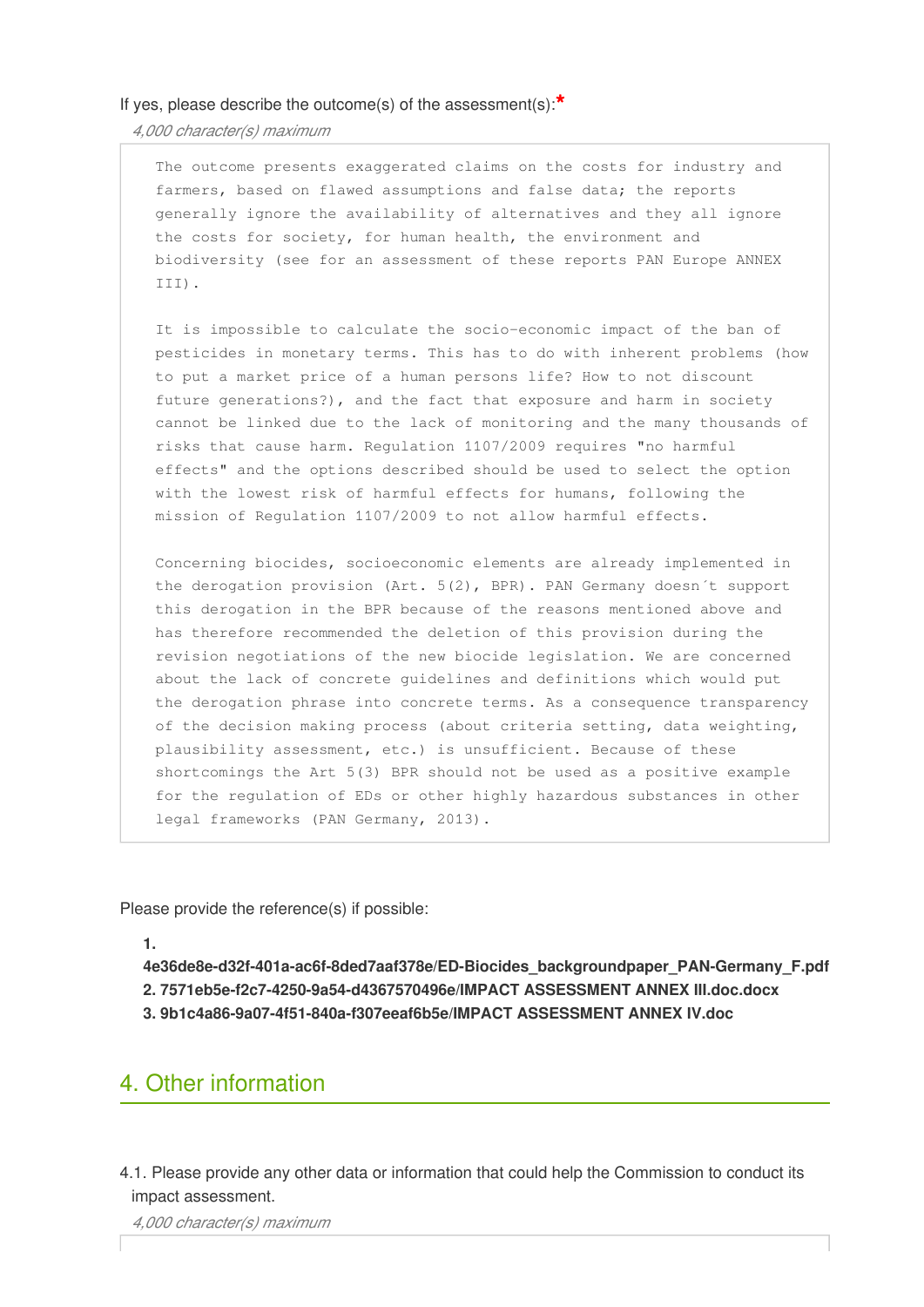The consultation is clearly focused on gathering information on likely costs to producers of existing pesticides and biocides rather than looking at the costs and benefits for society as a whole. When conducting an impact assessment, we want to emphasize that the socio-economic impact of ED substances on the human health and the environment has also to be taken into account. A full study of all the potential benefits of regulation is needed, and this should be included in any impact assessment.

The EU has introduced specific legislative obligations in the PPPR and BPR aimed at phasing out endocrine disruptors. There are sufficient provisions for derogation from the exclusion decisions in both legislations PPPR and PBR.

In PAN Germany´s view, there should be no legal changes to the democratically established laws. Essential elements such as the cut-off criteria cannot be changed via delegated acts but would require involvement of EU Parliament and 28 Member States. We find it very concerning that the Commission even consults on these options and wonder if this risks a breach of their mandate as there is not really a legal basis for proposing changes to the law.

### Additional references:

"Food burden": PAN Europe (2012): Disrupting food: http://www.disruptingfood.info/en/. The report provides a list of ED pesticide residues, identified in European food monitoring. "Body burden": European Biomonitoring project:

http://www.eu-hbm.info/democophes and citations). Studies examined levels of certain chemicals in urine and hair, found several EDCs in children and their mothers.

German Commission on Human Biomonitoring: defined reference values for Pyrethroids (used as biocides and pesticides). This illustrates the ubiquitous background exposure to these potential EDs

(http://www.umweltbundesamt.de/sites/default/files/medien/1/dokumente/ta belle-ref-werte-biozide\_2009\_0.pdf).

"Effects": PAN Germany (2013): Endokrine Wirkung von Pestiziden auf Landarbeiter, insbesondere auf Beschäftigte in Gewächshauskulturen und Gärtnereien.

http://www.pan-germany.org/download/pan\_studie\_endokrine\_pestizide\_1303. pdf. The report compiled scientific studies about endocrine effects on reproduction and fertility focussing on agricultural workers e.g. in glass houses and provides a list of suspected ED pesticides. "health cost calculations":

Norden (2014): The cost of inaction  $-$  A socioeconomic analysis of costs linked to effects of endocrine disrupting substances on male reproductive health. Nordic Council report: http://norden.diva-portal.org/smash/get/diva2:763442/FULLTEXT04.pdf HEAL (2014): Health costs in the EU - How much is related to EDCs. Health and Environment Alliance:

http://www.env-health.org/IMG/pdf/18062014\_final\_health\_costs\_in\_the\_eur opean\_union\_how\_much\_is\_realted\_to\_edcs.pdf